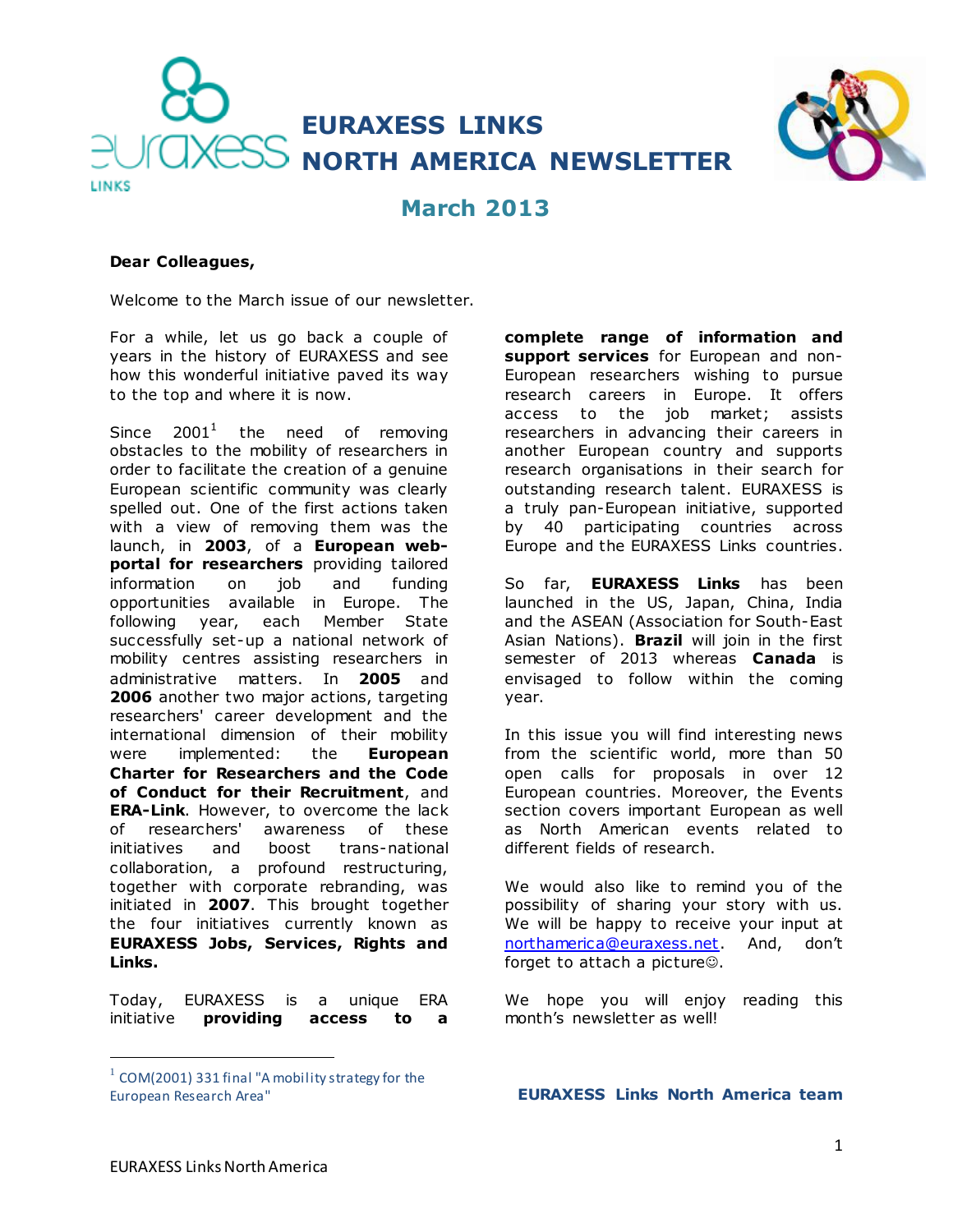# **Content**

| MARIE CURIE ACTIONS: COMMISSION INVITES BIDS FOR €227M IN RESEARCH GRANTS 8<br>HAVE YOU OBTAINED A SHORT-STAY 'SHENGEN' VISA OVER THE PAST THREE YEARS? 8<br>USING SIMPLER SYNTHESIS AND GREENER CHEMISTRY TO IMPROVE MEDICINES10<br>ANNUAL REPORT ON THE ERC ACTIVITIES AND ACHIEVEMENTS IN 2012 HAS BEEN PUBLISHED                                                                                                                                                                                                                                                                                                                                         |
|--------------------------------------------------------------------------------------------------------------------------------------------------------------------------------------------------------------------------------------------------------------------------------------------------------------------------------------------------------------------------------------------------------------------------------------------------------------------------------------------------------------------------------------------------------------------------------------------------------------------------------------------------------------|
| MARIE CURIE FELLOW IDENTIFIES MOLECULAR SYSTEM FOR TREATING ALZHEIMER'S DISEASE 10<br>ALPHA-IMMUNOTHERAPY: BETTER MEASUREMENTS TO IMPROVE CANCER TREATMENT 10<br>NEW EU POLICY TO IMPROVE NUTRITION ACROSS THE WORLD AND SAVE MILLIONS OF LIVES. 10<br>EUA PRESENTS NEW REPORT ON QUALITY ASSURANCE IN DOCTORAL EDUCATION11                                                                                                                                                                                                                                                                                                                                  |
|                                                                                                                                                                                                                                                                                                                                                                                                                                                                                                                                                                                                                                                              |
| COMMISSION FOR EDUCATIONAL EXCHANGE BETWEEN THE UNITED STATES, BELGIUM AND<br>THE WENNER-GRAN FOUNDATION: HUNT POSTDOCTORAL FELLOWSHIP11<br>THE WENNER-GRAN FOUNDATION: INTERNATIONAL COLLABORATIVE RESEARCH GRANTS  12<br>EUROPEAN RESPIRATORY SOCIETY: SHORT-TERM RESEARCH FELLOWSHIP 12<br>CZECH REPUBLIC: OFFICE OF NAVAL RESEARCH: VISITING SCIENTIST PROGRAM12<br>DENMARK: RESEARCH, DEVELOPMENT AND DEMONSTRATION WITHIN ENERGY EFFICIENT<br>FRANCE: INSTITUT PASTEUR: DOCTORAL GRANTS, CALMETTE PROGRAM13<br>FRANCE: INSTITUT PASTEUR: POSTDOCTORAL GRANTS, CALMETTE PROGRAM  13<br>FRANCE: INSTITUT PASTEUR: TRAINEESHIP GRANTS, CALMETTE PROGRAM14 |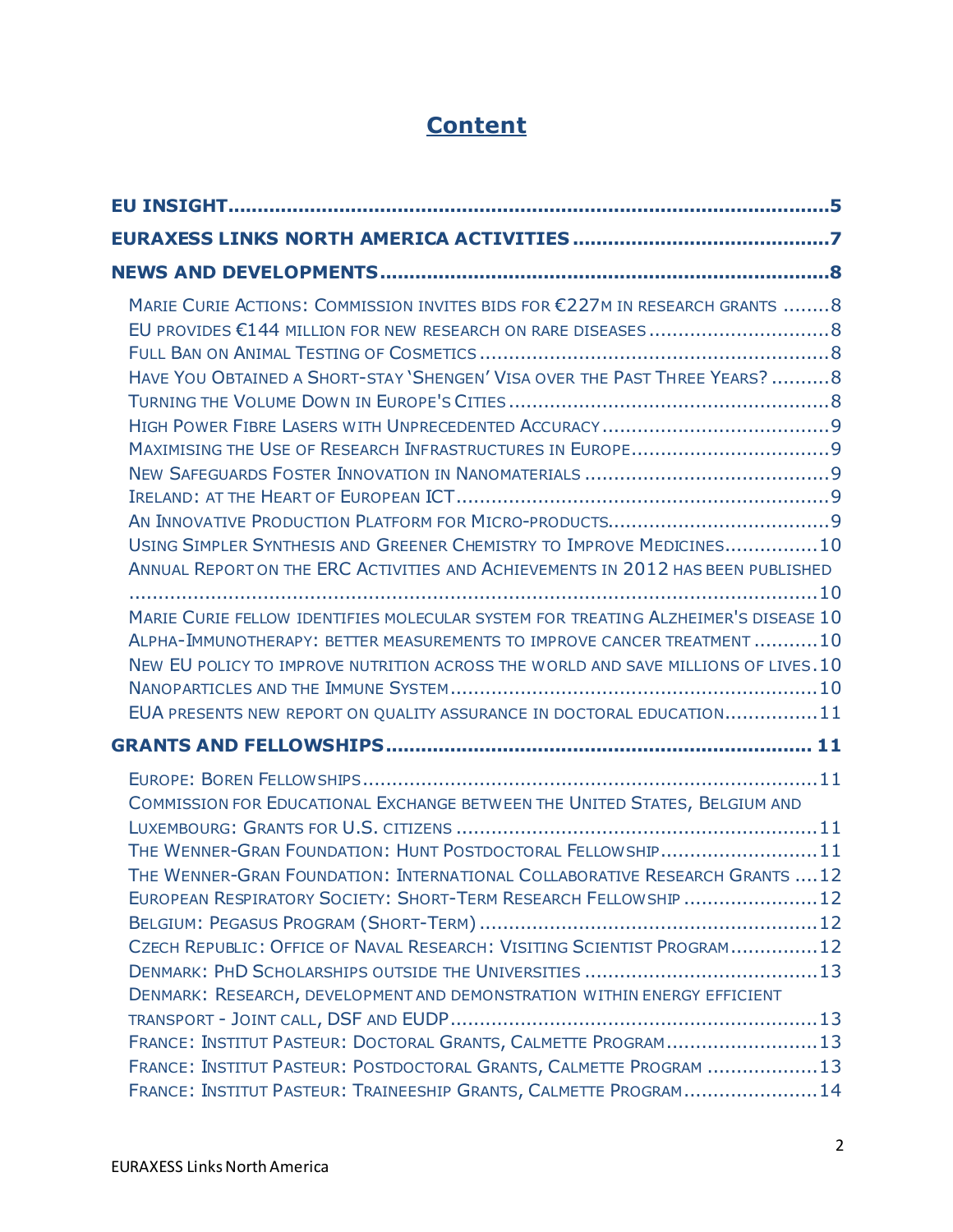| FRANCE: PASTEUR FOUNDATION: POSTDOCTORAL FELLOW SHIPS 14                         |
|----------------------------------------------------------------------------------|
|                                                                                  |
| GERMANY: DLR-DAAD RESEARCH FELLOWSHIPS IN THE FIELDS OF SPACE, AERONAUTICS,      |
|                                                                                  |
| GERMANY: ALEXANDER VON HUMBOLDT: SOFJA KOVALEVSKAJA AWARD 15                     |
| GERMANY: MAX PLANCK INSTITUTE OF IMMUNOBIOLOGY AND EPIGENETICS, FREIBURG15       |
|                                                                                  |
| GERMANY: MAX PLANCK INSTITUTE FOR MOLECULAR BIOMEDICINE, MÜNSTER15               |
|                                                                                  |
| GERMANY: VOLKSWAGEN FOUNDATION: 'FREIGEIST' FELLOWSHIPS15                        |
| <b>GERMANY: VOLKSWAGEN FOUNDATION: STATE, SOCIETY, AND ECONOMY IN CHANGE -</b>   |
| MULTILATERAL-COOPERATIVE RESEARCH PROJECTS ON THE ARAB WORLD 15                  |
| IRELAND: SCIENCE FOUNDATION IRELAND: SFI / EI TECHNOLOGY INNOVATION DEVELOPMENT  |
|                                                                                  |
| IRELAND: SCIENCE FOUNDATION IRELAND: US-IRELAND R&D PARTNERSHIP PROGRAMME  16    |
| ITALY: SANT' ANNA SCHOOL OF ADVANCED STUDIES: INTERNATIONAL DOCTORAL PROGRAM IN  |
|                                                                                  |
| SWEDEN: SWEDISH RESEARCH COUNCIL: CARL WILHELM SCHEELE VISITING PROFESSORSHIP    |
|                                                                                  |
| SWEDEN: SWEDISH RESEARCH COUNCIL: KERSTIN HESSELGREN VISITING PROFESSORSHIP &    |
|                                                                                  |
| SWEDEN: SWEDISH RESEARCH COUNCIL: TAGE ERLANDER GUEST PROFESSORSHIP 17           |
| <b>SWEDEN - SWEDISH FOUNDATION FOR INTERNATIONAL COOPERATION IN RESEARCH AND</b> |
|                                                                                  |
| SWITZERLAND: SWISS NATIONAL SCIENCE FOUNDATION (SNSF): INTERNATIONAL             |
|                                                                                  |
| SWITZERLAND: SWISS NATIONAL SCIENCE FOUNDATION (SNSF): SNSF PROFESSORSHIPS 18    |
|                                                                                  |
| UK: THE ROYAL SOCIETY: INTERNATIONAL EXCHANGES SCHEME19                          |
| UK: EPSRC: NUCLEAR ENERGY UNIVERSITY PROGRAMS (NEUP): INTEGRATED RESEARCH        |
| PROJECT (IRP): US/UK COLLABORATIVE FUNDING OPPORTUNITY 19                        |
| UK: EPSRC: MATERIALS SUBSTITUTION FOR SAFETY, SECURITY AND SUSTAINABILITY19      |
| UK: ESRC: FUTURE OF THE UK AND SCOTLAND SENIOR FELLOWSHIPS 2013-14 19            |
| UK: NERS: STANDARD RESEARCH GRANTS (INCLUDING NEW INVESTIGATOR GRANTS)20         |
| UK: WELLCOME TRUST: SENIOR FELLOWSHIPS IN PUBLIC HEALTH AND TROPICAL MEDICINE20  |
| UK: WELLCOME TRUST: SIR HENRY WELLCOME POSTDOCTORAL FELLOWSHIPS20                |
| UK: WELLCOME TRUST: SENIOR RESEARCH FELLOWSHIPS IN CLINICAL SCIENCE 20           |
| UK: WELLCOME TRUST: WELLCOME TRUST-MASSACHUSETTS INSTITUTE OF TECHNOLOGY         |
|                                                                                  |
| US: FUNDING OPPORTUNITIES FROM NATIONAL SCIENCE FOUNDATION21                     |
| CALLS FOR PROPOSALS FROM THE EUROPEAN COMMISSION'S DIRECTORATE-GENERAL FOR       |
|                                                                                  |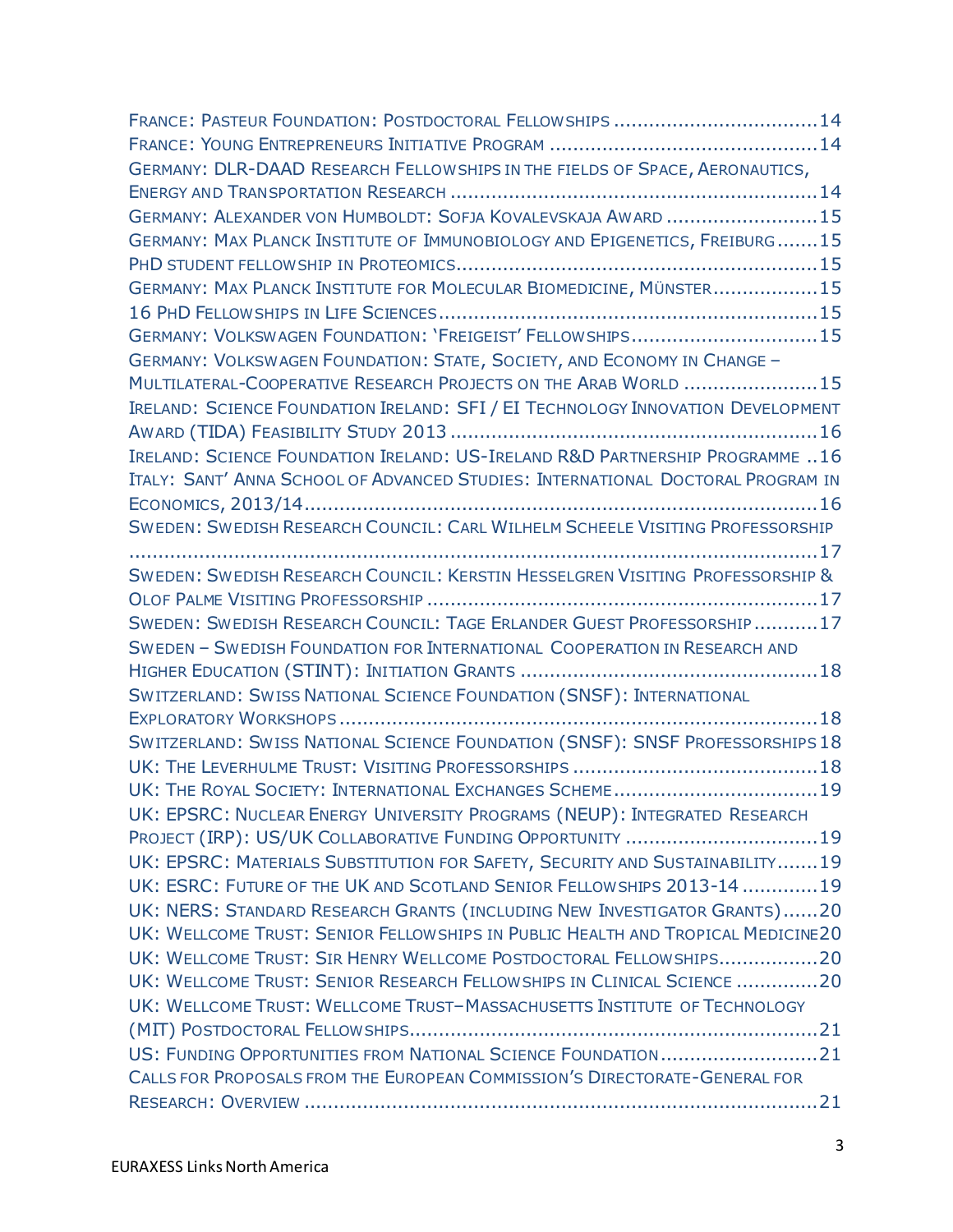| CALLS FOR TENDERS RELATED TO THE DIRECTORATE-GENERAL FOR RESEARCH 22<br>GUIDE TO EUROPE/U.S. OPPORTUNITIES IN RESEARCH AND CAREER DEVELOPMENT22 |  |
|-------------------------------------------------------------------------------------------------------------------------------------------------|--|
|                                                                                                                                                 |  |
|                                                                                                                                                 |  |
|                                                                                                                                                 |  |
|                                                                                                                                                 |  |
|                                                                                                                                                 |  |
|                                                                                                                                                 |  |
|                                                                                                                                                 |  |
|                                                                                                                                                 |  |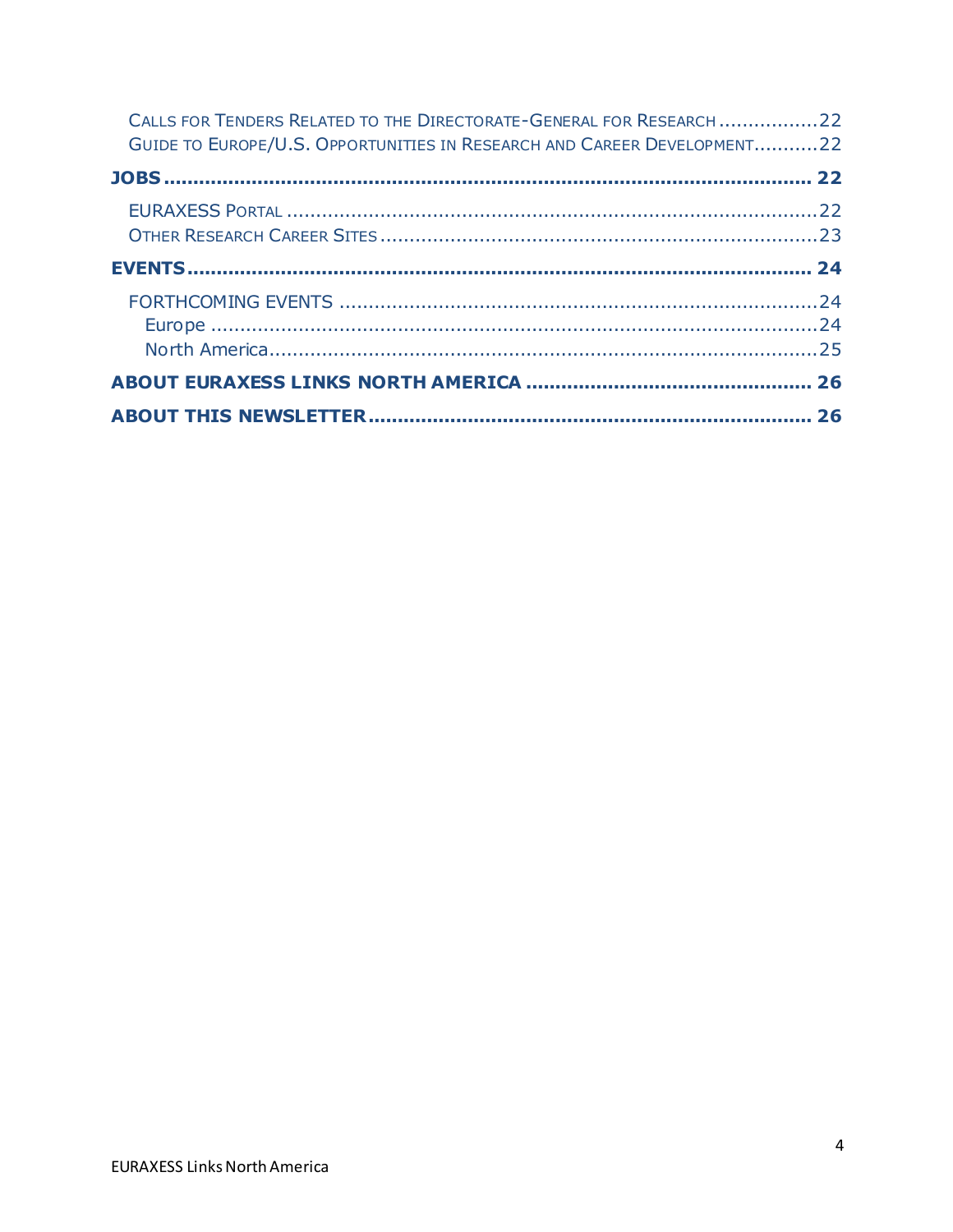# <span id="page-4-0"></span>**EU INSIGHT**

## **Unitary Patent Protection – Historic Achievement for the EU**

On 19 February 2013, 24 member states (MS) signed an agreement sealing the establishment of a [Unified Patent Court](http://www.epo.org/law-practice/unitary/patent-court.html) (UPC) for the European Union (on 5 March 2013 another MS joint the signatory countries; see Unitary Patent - [Ratification Process](http://ec.europa.eu/internal_market/indprop/patent/ratification/index_en.htm) for the current state of ratification and the list of participating countries; the only two exceptions are Italy and Spain). The UPC is the third element of the so-called "**EU patent package**" – a legislative initiative agreed upon on 11 December 2012 by the MS and the European Parliament after nearly four decades of discussions and failed agreements (for a detailed history of the unitary patent protection process see The long road to unitary patent [protection in Europe\)](http://www.consilium.europa.eu/uedocs/cms_data/docs/pressdata/en/intm/134393.pdf).

## **What is the "unitary patent package"?**

The 'unitary patent package' consists of three components:

- a [Regulation \(EU, No 1257/2012\)](http://eur-lex.europa.eu/LexUriServ/LexUriServ.do?uri=OJ:L:2012:361:0001:0008:EN:PDF) by the European Parliament and the Council creating a European patent with unitary effect (or 'unitary patent') (adopted on 17 Dec 2012);
- a [Council Regulation \(EU, No](http://eur-lex.europa.eu/LexUriServ/LexUriServ.do?uri=OJ:L:2012:361:0089:0092:EN:PDF)  [1260/2012\)](http://eur-lex.europa.eu/LexUriServ/LexUriServ.do?uri=OJ:L:2012:361:0089:0092:EN:PDF) establishing a language regime applicable to the unitary patent (adopted on 17 Dec 2012);
- an international agreement (No [16351/12\)](http://register.consilium.europa.eu/pdf/en/12/st16/st16351.en12.pdf) among Member States setting up a single and specialised patent jurisdiction (the 'Unified Patent [Court'\).](http://ec.europa.eu/internal_market/indprop/patent/faqs/index_en.htm#maincontentSec2)

### **Infobox: What is a patent?**

**A patent can be granted for any inventions having a technical character provided that they are new, involve an inventive step and are susceptible of industrial application. A patent can cover how things work, what they do, what they are made of, and how they are made. Anybody - an individual or a company or an institution can apply for a patent. Patents encourage companies to make the necessary investment for innovation. There would be little incentive otherwise for individuals and companies to devote the necessary resources to research and development (for more detailed information see** 

# **What are the main advantages of the new initiative?**

As the [official website of the European Union](http://europa.eu/rapid/press-release_MEMO-12-970_en.htm?locale=en) explains, there are four main advantages that the reform package will bring:

- It will create a unitary patent with uniform protection within the territory of the participating 25 Member States;
- The unitary patent will be available on a one-stop shop basis at affordable costs, as it will be centrally granted by the European Patent Office and no further validation requirements need to be fulfilled and applications can be filed in any language;
- It will create a unified and specialised jurisdiction in patent matters for the participating Member States, and thus avoid an unnecessary duplication of litigation cases before the various courts of the various Member States concerned, and enhance legal certainty; and
- It will ensure the dissemination of patent information in all languages of the European Union through high-quality machine translation services which will be available online and free of charge.

The single unitary patent option will offer those who wish to protect their invention in Europe huge cost advantages and reduce the administrative burden.

### **Cost reduction and language solution**

When the new system is up to speed, an EU patent may cost just  $\epsilon$ 4,725, compared to an average of €36,000 needed today, says the European Commission (for a comparison EU-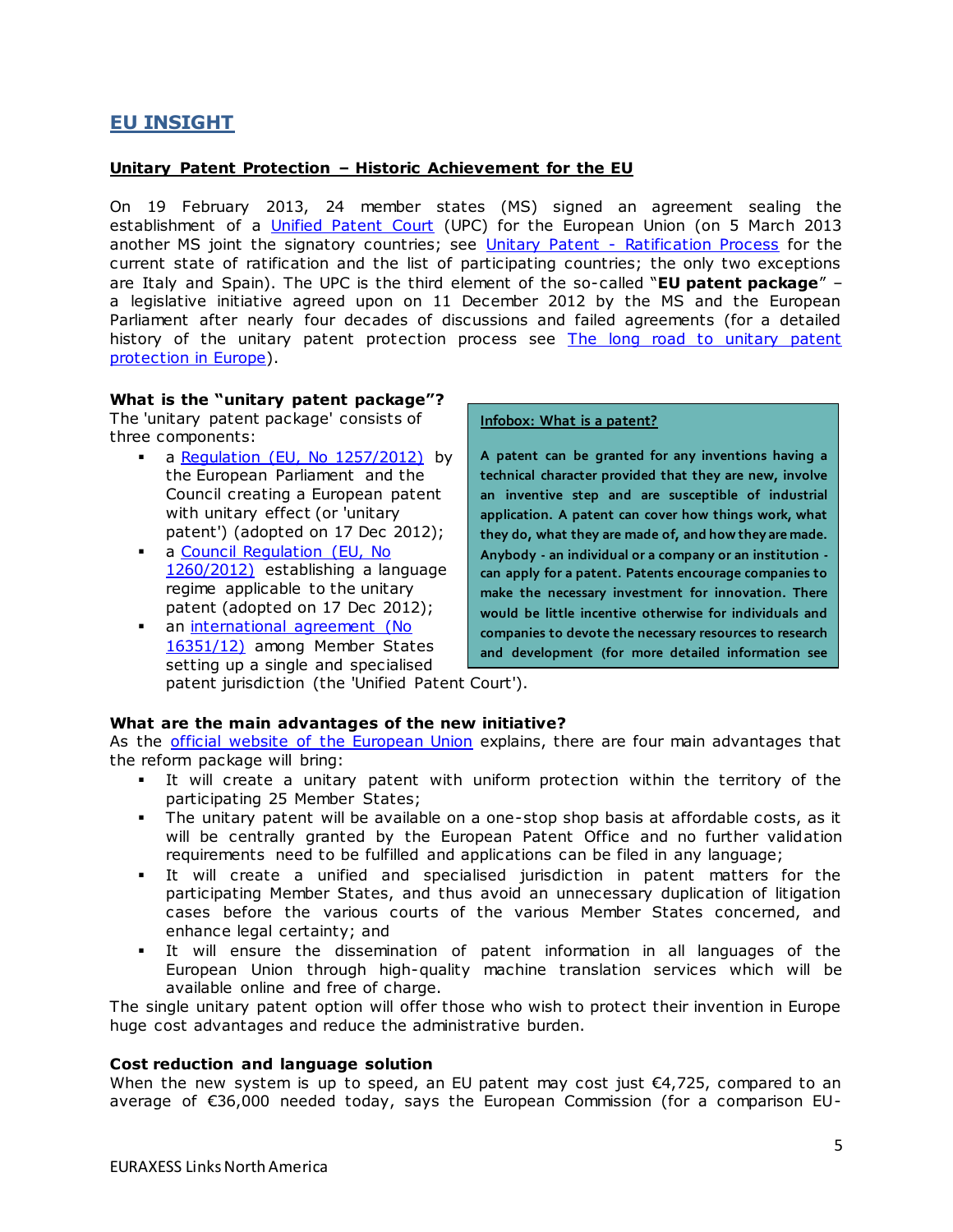USA-China see [Closing the competitiveness gap;](http://ec.europa.eu/internal_market/indprop/docs/patent/faqs/competitiveness_en.pdf) for a costs comparison old system - new system see [Costs comparison: "Classic" European Patent versus new Unitary patent\)](http://ec.europa.eu/internal_market/indprop/docs/patent/faqs/cost-comparison_en.pdf).

Applications for European patents can be filed in any language, as the [European Union](http://europa.eu/rapid/press-release_MEMO-12-970_en.htm?locale=en) states. Yet applicants have to provide a translation of the application into English, French or German which are the official languages of the EPO (if the application was not filed in one of the official languages). Under the new translation regime applicable to the creation of the unitary patent protection, SMEs, natural persons, non-profit organisations, universities and public research organisations having their residence or principal place of business within any of the 27 EU Member States will get a compensation of all translation costs up to a ceiling if the application was filed in one of the official languages of the European Union that is not an official language of the EPO.

The European patent is granted in one of the three EPO languages. High-quality machine translations – on-line and free of charge – will soon be available in all languages. The European Patent Office (EPO) is already providing a machine translation service for 13 languages (between English and Danish, Dutch, German, Finnish, French, Greek, Hungarian, Italian, Norwegian, Polish, Portuguese, Spanish and Swedish). By the end of 2014 the service is expected to cover 32 languages, including all languages of the European Union, plus important non-European languages such as Chinese, Japanese, Korean and Russian. The machine translation service "Patent Translate" can be accessed via the following [website.](http://www.epo.org/searching/free/patent-translate.html)

(For a graphical overview see "[Unitary Patent Protection -](http://ec.europa.eu/internal_market/indprop/docs/patent/faqs/how-does-it-work_en.pdf) How does it work?")

# **A Voice from the EU**

As Commissioner Michel Barnier said in a [statement regarding the unitary patent reform,](http://ec.europa.eu/enterprise/newsroom/cf/itemdetail.cfm?item_id=6324) this step is expected to result in a better stance for the EU in competing with the US and China patent protection-wise. "In the United States, in 2011, 224 000 patents were granted, in China 172 000 while here in Europe only 62 000 European patents were delivered. One of the reasons for this difference is without a doubt the prohibitive cost and the complexity of obtaining patent protection throughout the single market. The new texts adopted open the way to simplified procedures and a reduction by one-seventh in the costs for our businesses of protecting their innovations in 25 EU countries. … With this far-reaching agreement, the European Parliament and the Council bring a decisive contribution to the implementation of

the economic and growth agenda."

# **What happens next?**

The international agreement creating a unified patent court will enter into force on 1 January 2014 or after thirteen contracting states ratify it, provided that UK, France and Germany are among them.

The other two acts will apply from 1 January 2014, or from the date when the international agreement enters into force, whichever is the latest. The European Commission will report on how the new regime is working three years after it takes effect.



Source: [Irish EU Presidency Website: Explained -](http://www.eu2013.ie/news/news-items/20130219upcfeature/) A Unitary [Patent System for Europe](http://www.eu2013.ie/news/news-items/20130219upcfeature/)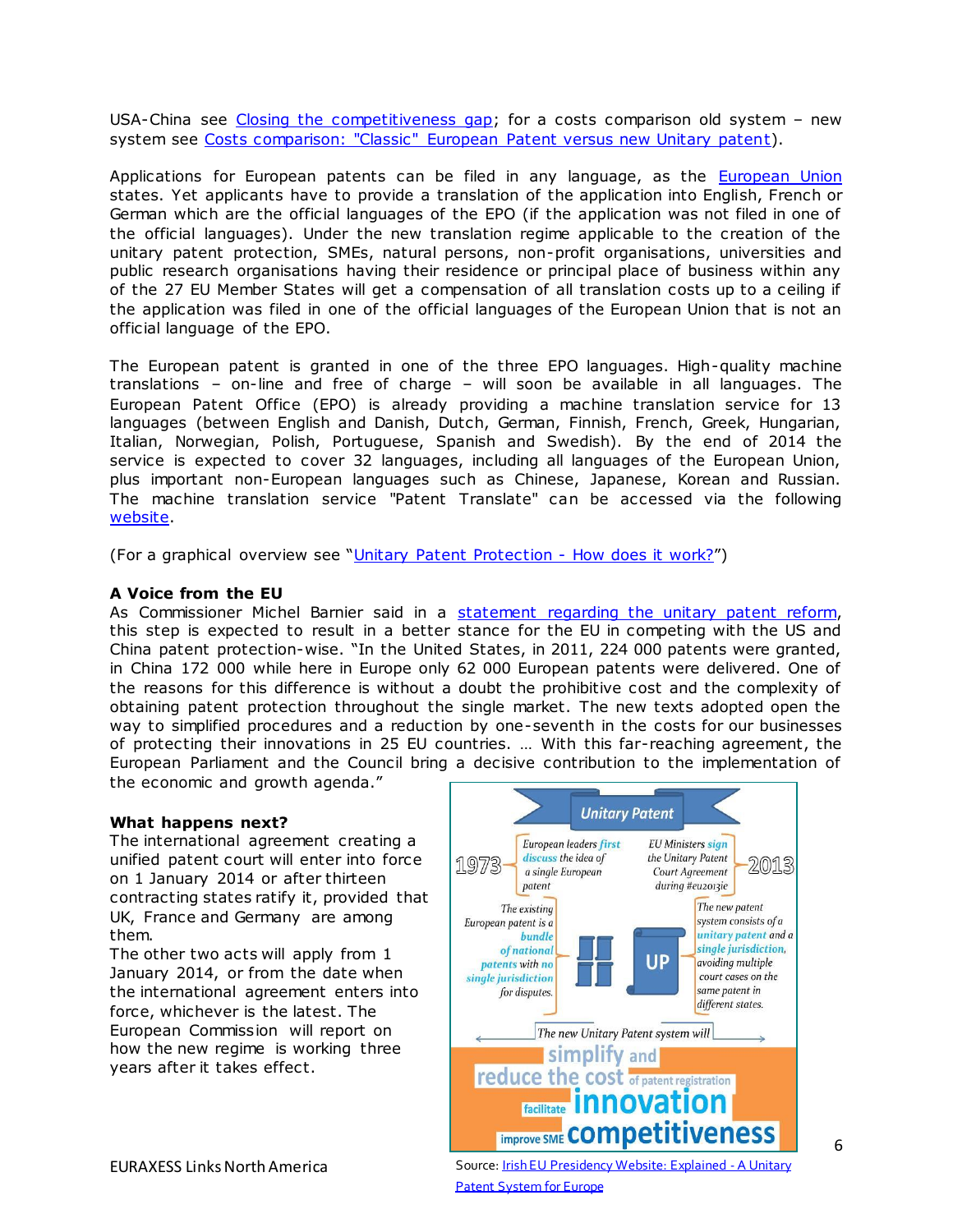Sources and more detailed information can be found on the [website of the European](http://www.europarl.europa.eu/news/en/pressroom/content/20121205BKG57397/html/The-new-EU-unitary-patent-QA)  [Parliament,](http://www.europarl.europa.eu/news/en/pressroom/content/20121205BKG57397/html/The-new-EU-unitary-patent-QA) the [website of the European Union](http://europa.eu/rapid/press-release_MEMO-12-970_en.htm?locale=en) and the [homepage of the EU Single Market](http://ec.europa.eu/internal_market/indprop/patent/faqs/index_en.htm#maincontentSec2)  [initiative.](http://ec.europa.eu/internal_market/indprop/patent/faqs/index_en.htm#maincontentSec2)

# <span id="page-6-0"></span>**EURAXESS Links North America Activities**

EURAXESS Links North America will be organizing each year 3 to 4 different events which can fall under the following categories:

**EURAXESS Connect** (Thematic meetings): Meetings (usually half-day) bringing together European and non-European researchers and other stakeholders working in the same scientific field to network and discuss different challenges/questions of common interest related to their field of research.

**EURAXESS Share** (Horizontal meetings): Bringing together European and non-European researchers and other stakeholders around one specific and trans-disciplinary issue which is of interest to researchers from different fields (i.e. Intellectual Property).

**EURAXESS Science Slam** (Information sessions): Informing members or potential members of the EURAXESS Links North America network about EU research and EU funding opportunities, EU-US S&T cooperation challenges/opportunities, and EURAXESS (i.e. Science slams, Science café etc.).

We welcome suggestions from researchers and professionals for organizing meetings in their fields of activity.

If you would like to share ideas and suggestions about possible Thematic or Horizontal Meetings in your field of activity, please do so by writing to northamerica@euraxess.net.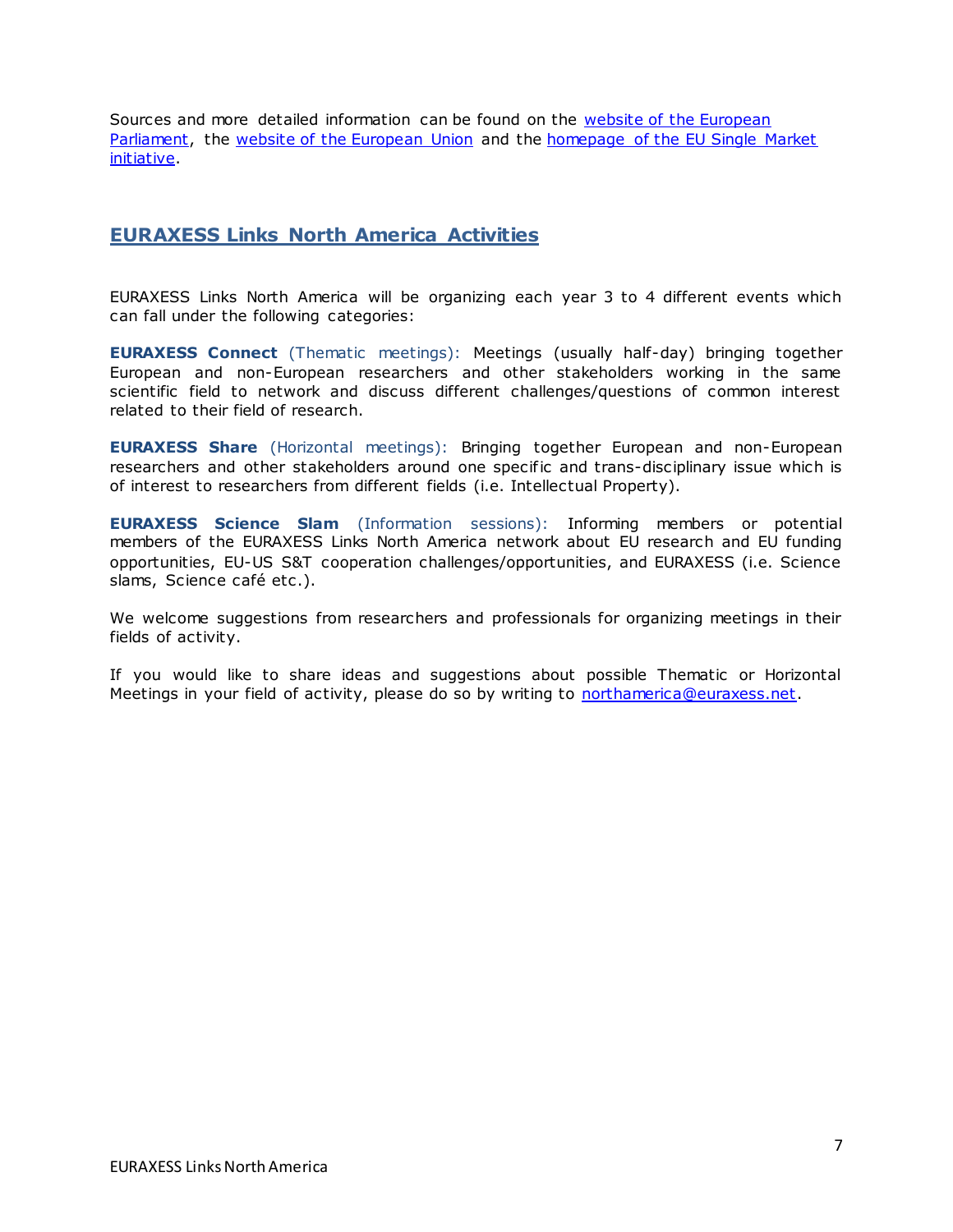# <span id="page-7-0"></span>**NEWS AND DEVELOPMENTS**

### <span id="page-7-1"></span>**Marie Curie Actions: Commission invites bids for €227m in research grants**

The European Commission is inviting bids for the final tranche of Marie Curie fellowship grants allotted under the current seventh Framework Programme for Research (FP7, 2007- 13). Some €227 million, the highest single amount made available through the Marie Curie Actions fund, will be awarded to around 1 000 experienced researchers this year. The application process runs until 14 August 2013. [Read more](http://europa.eu/rapid/press-release_IP-13-223_en.htm?locale=en)

### <span id="page-7-2"></span>**EU provides €144 million for new research on rare diseases**

The European Commission has announced €144 million of new funding for 26 research projects on rare diseases. The projects will help improve the lives of some of the 30 million Europeans suffering from a rare disease. The selected projects bring together over 300 participants from 29 countries in Europe and beyond, including teams from leading academic institutions, SMEs and patients' groups. The goal is to pool resources and work beyond borders, to get a better understanding of rare diseases and find adequate treatments.

### [Read more](http://europa.eu/rapid/press-release_IP-13-169_en.htm?locale=en)

## <span id="page-7-3"></span>**Full Ban on Animal Testing of Cosmetics**

The EU is a staunch proponent of animal welfare and has been progressively banning animal testing of cosmetics and their ingredients. This practice has been prohibited in the EU since March 2009. As of March 11, 2013, cosmetics tested on animals elsewhere can no longer be marketed in the European Union.

### [Read more](http://ec.europa.eu/consumers/sectors/cosmetics/animal-testing/index_en.htm)

# <span id="page-7-4"></span>**Have You Obtained a Short-stay 'Shengen' Visa over the Past Three Years?**

The EU Commission is reviewing the procedures for issuing these visas and would like to hear your views on your experience. The idea is to modernise the policy and your input via this public consultation will help us to make the right changes.

[Read More](http://www.euintheus.org/press-media/have-you-obtained-a-short-stay-schengen-visa-over-the-past-three-years/)

### <span id="page-7-5"></span>**Turning the Volume Down in Europe's Cities**

Millions of European city dwellers endure urban noise pollution every day. Apart from its nuisance value, noise in Europe has health risks with stress and cardiovascular issues being particular concerns, according to the World Health Organisation (WHO). The social costs of traffic noise in Europe have been estimated to 0.4% of total economic output, mainly from road transport. [Read more](http://ec.europa.eu/research/infocentre/article_en.cfm?id=/research/headlines/news/article_13_03_13_en.html&item=Infocentre&artid=29353)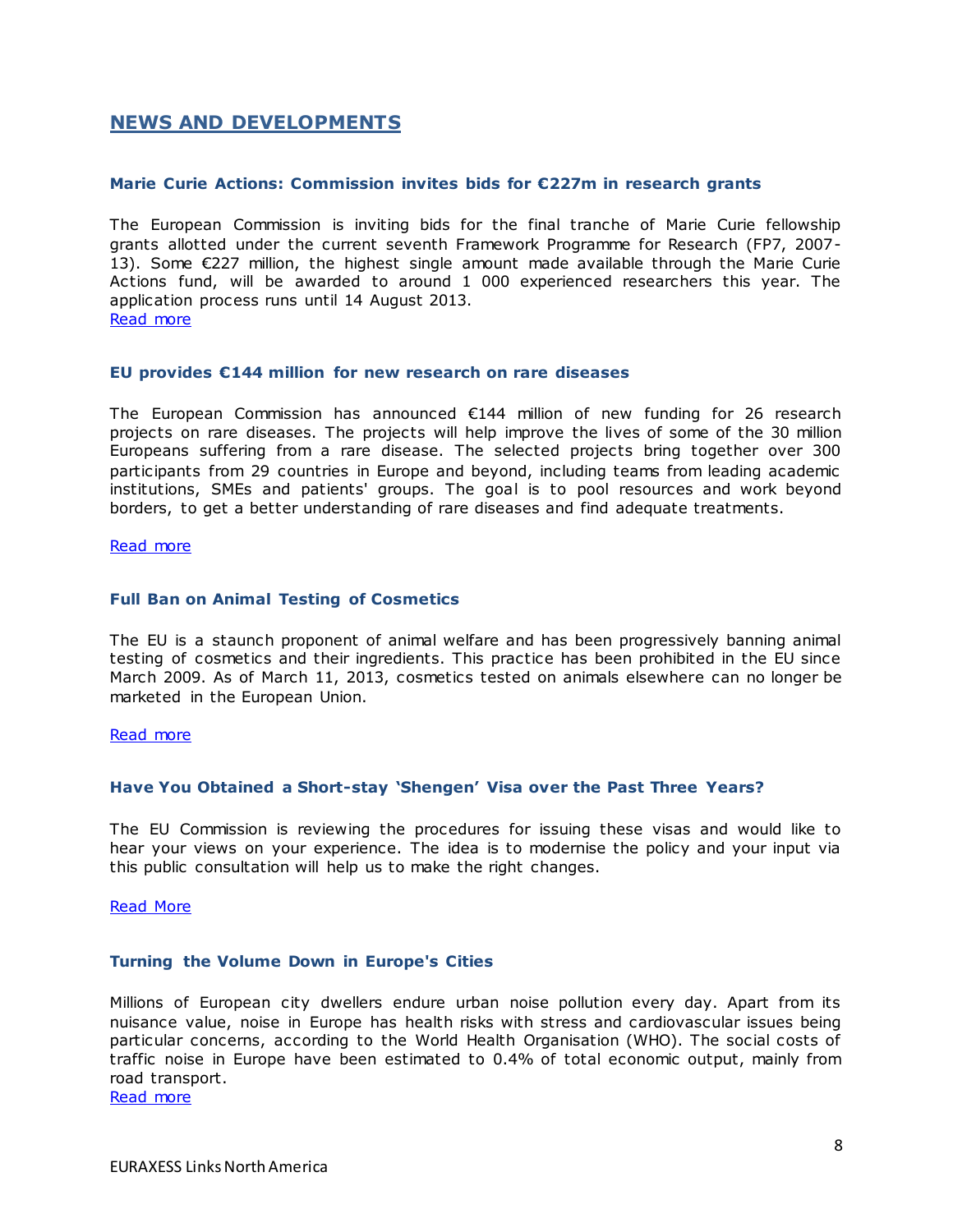### <span id="page-8-0"></span>**High Power Fibre Lasers with Unprecedented Accuracy**

Over the last ten years, high power fibre lasers have moved quickly from the research laboratory into production. In stark contrast to traditional lasers, fibre lasers now offer near perfect beam quality ensuring optimal focus even in long distances. In addition, high efficiency, low operating costs and virtually no maintenance allow for a simple integration into industrial, automated production processes.

[Read more](http://ec.europa.eu/research/infocentre/article_en.cfm?id=/research/headlines/news/article_13_03_15_en.html&item=Infocentre&artid=29373)

### <span id="page-8-1"></span>**Maximising the Use of Research Infrastructures in Europe**

The European Commission has been supporting access to effective research infrastructures for researchers all over Europe for more than a decade. This action has been instrumental in enhancing European researchers' access to the infrastructures they require to conduct their research, irrespective of the location of the facility.

It is now possible to see on an [interactive map](http://ec.europa.eu/research/infrastructures/index_en.cfm?pg=mapri) the location of research infrastructures that open their doors to all researchers in Europe.

### <span id="page-8-2"></span>**New Safeguards Foster Innovation in Nanomaterials**

Measuring between 1 and 100 billionth of a metre, nanomaterials may be tiny and invisible to the eye but what they lack in size, they make up for in impact. Engineered nanomaterials are already widely used in technologies and consumer products ranging from toothpaste to paints.

### [Read more](http://ec.europa.eu/research/infocentre/article_en.cfm?id=/research/headlines/news/article_13_03_20_en.html&item=Infocentre&artid=29433)

## <span id="page-8-3"></span>**Ireland: at the Heart of European ICT**

Ireland may sit on the geographic edge of the EU, but when it comes to ICT, the country is at the very heart of Europe's digital industry. According to the industry association ICT Ireland, the ICT sector is a thriving and growing industry; 9 of the top 10 global companies maintains a presence in Ireland. Could this be the country's foundation for economic recovery?

[Read more](http://ec.europa.eu/research/infocentre/article_en.cfm?id=/research/headlines/news/article_13_03_17_en.html&item=Infocentre&artid=29393)

### <span id="page-8-4"></span>**An Innovative Production Platform for Micro-products**

Micro-products have become increasingly important in the medical, biotechnology, consumer and automotive sectors. However, products in these sectors such as innovative display solutions and light emitting panels require the integration of different functionalities and demand new mass manufacturing methods and technologies.

[Read more](http://ec.europa.eu/research/infocentre/article_en.cfm?id=/research/headlines/news/article_13_03_22_en.html&item=All&artid=29473&caller=AllHeadlines)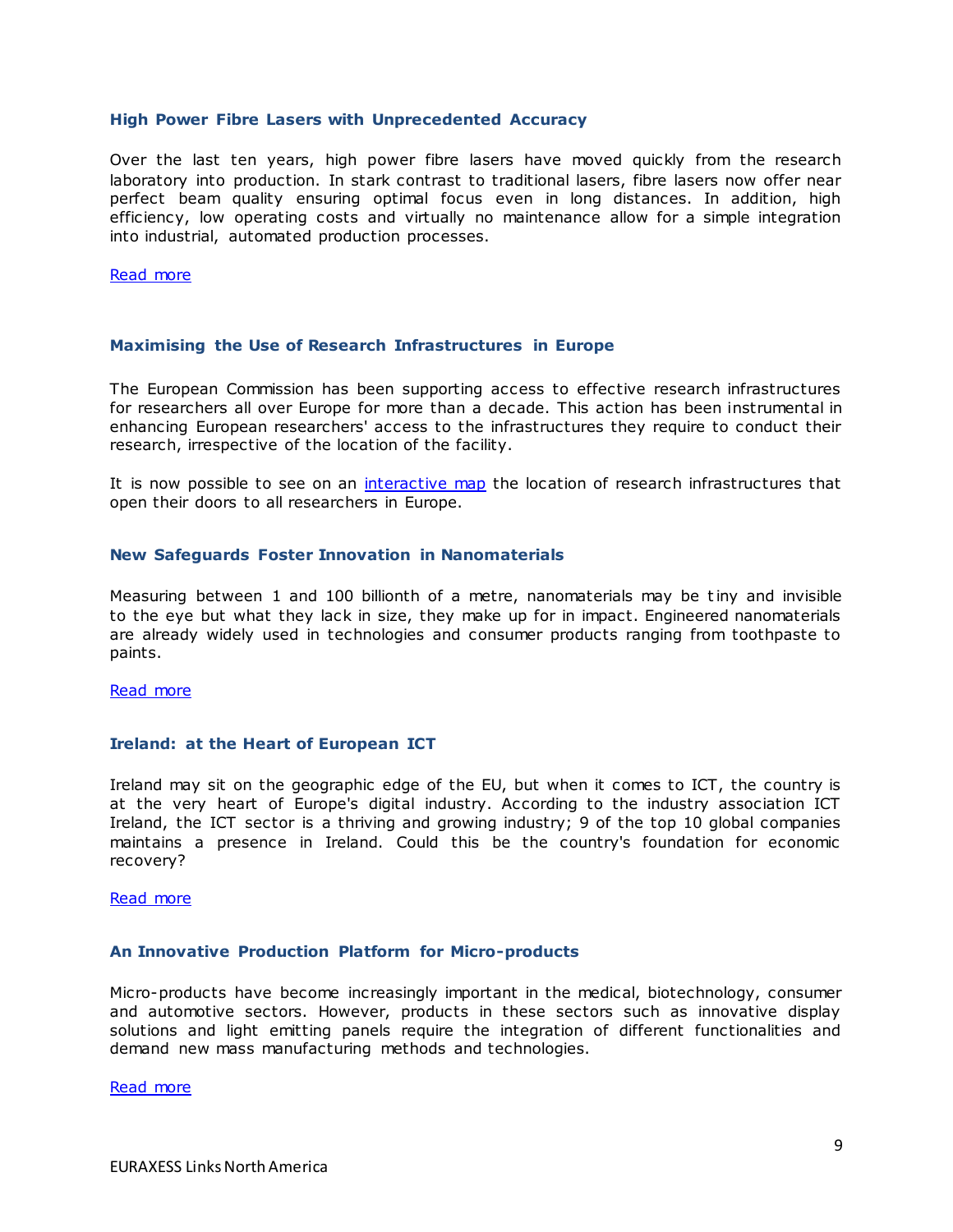### <span id="page-9-0"></span>**Using Simpler Synthesis and Greener Chemistry to Improve Medicines**

An estimated 170 million people worldwide are infected with hepatitis C, which kills more than 350,000 every year from related illnesses like liver cancer. There is no vaccine for it, and treatments are costly thanks to the complicated chemistry used to make the drugs. However, if a way was found to simplify and speed up the manufacture of hepatitis C drugs, it could slash the costs of treatment and at a stroke promise to wipe out the insidious killer disease.

### [Read more](http://ec.europa.eu/research/infocentre/article_en.cfm?id=/research/headlines/news/article_13_03_25_en.html&item=All&artid=29493&caller=AllHeadlines)

<span id="page-9-1"></span>**Annual Report on the ERC Activities and Achievements in 2012 has been published** by the European Research Council on the 20<sup>th</sup> of March 2013.

### [Read more](http://erc.europa.eu/sites/default/files/document/file/erc_annual_report_2012.pdf)

### <span id="page-9-2"></span>**Marie Curie fellow identifies molecular system for treating Alzheimer's disease**

Scientists from the University of Southampton in the UK have identified the molecular system that could help develop treatments for Alzheimer's disease. This research, funded by a Marie Curie fellowship from the European Union and a pilot research grant from Alzheimer's Research UK, reveals the molecular system that contributes to the harmful inflammatory reaction in the brain during neurodegenerative diseases.

[Read more](http://ec.europa.eu/research/mariecurieactions/news-events/news/2013/azheimer_en.htm)

### <span id="page-9-3"></span>**Alpha-Immunotherapy: better measurements to improve cancer treatment**

By measuring reference decay data for a suite of novel therapeutic nuclides (uranium -230, actinium-225, bismuth-213 and thorium-226) to be used in alpha-immunotherapy, the JRC has improved the accuracy of the doses received during cancer treatment.

### [Read more](http://ec.europa.eu/dgs/jrc/index.cfm?id=1410&obj_id=16460&dt_code=NWS&lang=en&ori=HLN)

### <span id="page-9-4"></span>**New EU policy to improve nutrition across the world and save millions of lives**

The European Union steps up its efforts to fight against world hunger, food insecurity and malnutrition. This is the goal of a new policy, just adopted by the European Commission, which aims to improve the nutrition of mothers and children in order to reduce mortality and diseases, as well as the impediments to growth and development caused by under-nutrition. [Read more](http://europa.eu/rapid/press-release_IP-13-221_en.htm?locale=en)

### <span id="page-9-5"></span>**Nanoparticles and the Immune System**

Nanotechnology is such a new innovation that no one is really sure what will come of it. Predictions range from the ability to reproduce things like diamonds and food, to the world being devoured by self-replicating nanorobots. [Read more](http://cordis.europa.eu/fetch?CALLER=EN_NEWS&ACTION=D&SESSION=&RCN=35512)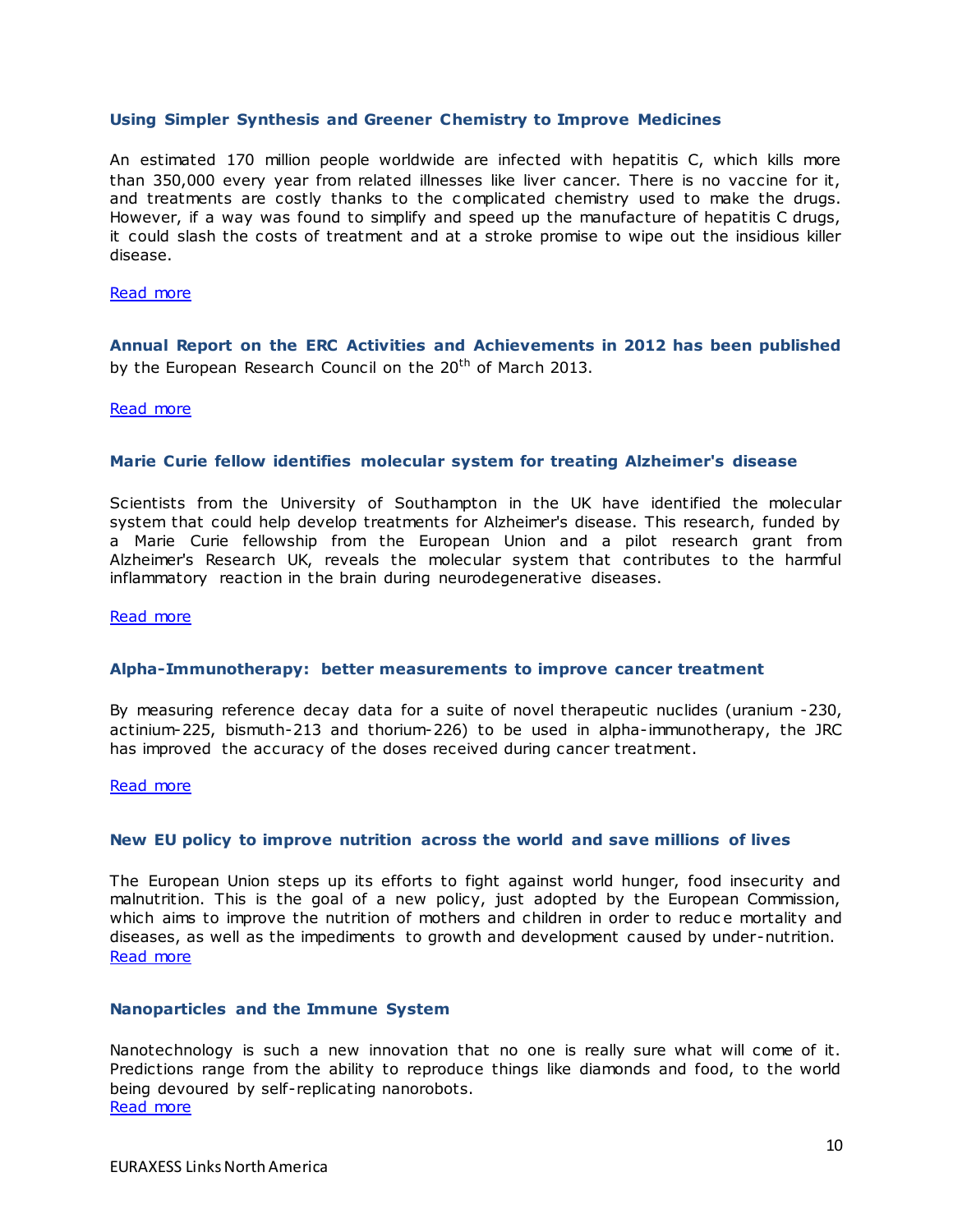### <span id="page-10-0"></span>**EUA presents new report on quality assurance in doctoral education**

EUA (European University Association) last week published a new report that analyses the development of quality assurance processes (internal and external) for doctoral education in European universities. Based on quantitative information gathered from a survey of over 100 universities across Europe and qualitative information collected during a series of focus groups and a workshop, the report is the outcome of the two-year EC-supported ARDE project led by EUA.

<span id="page-10-1"></span>[Read more](http://www.eua.be/News/13-03-07/EUA_presents_new_report_on_quality_assurance_in_doctoral_education.aspx)

# **GRANTS AND FELLOWSHIPS**

### <span id="page-10-2"></span>**Europe: Boren Fellowships**

Boren Fellowships provide up to \$30,000 to U.S. graduate students to add an important international and language component to their graduate education through specialization in area study, language study, or increased language proficiency. Boren Fellowships support study and research in areas of the world that are critical to U.S. interests, including Africa, Asia, Central & Eastern Europe, Eurasia, Latin America, and the Middle East.

Next deadline: **28 January 2014** [More information](http://www.borenawards.org/boren_fellowship)

## <span id="page-10-3"></span>**Commission for Educational Exchange between the United States, Belgium and Luxembourg: Grants for U.S. citizens**

- 1. Grants for Postdoctoral Research or University Lecturing or Pre-Doctoral Research or Studying. All candidates must have at least two years of work-related experience beyond the Bachelor's degree. Grants are for a minimum of three months, maximum one academic year, with preference being given to projects of four months duration.
- 2. Grants for Professionals in International Education. Grants are for a minimum period of 2 months and a maximum period of four months.

Next deadlines: **1 August** for individuals in possession of a doctoral degree or comparable professional experience. **Late October** for candidates without a doctoral degree or limited professional experience.

[More information](http://www.fulbright.be/fulbright-awards/fulbright-schuman/grants-for-us-citizens/)

## <span id="page-10-4"></span>**The Wenner-Gran Foundation: Hunt Postdoctoral Fellowship**

Hunt Postdoctoral Fellowships support the writing-up of already completed research. The fellowship is awarded to scholars in the earlier stages of their careers, when they frequently lack the time and resources **to develop their research for publication**. Scholars with a Ph.D. in hand for no more than ten years (from the application deadline) are eligible to apply. A maximum of eight Hunt Postdoctoral Fellowships are awarded annually. Next deadline: **1 May** [More information](http://www.wennergren.org/programs/hunt-postdoctoral-fellowships)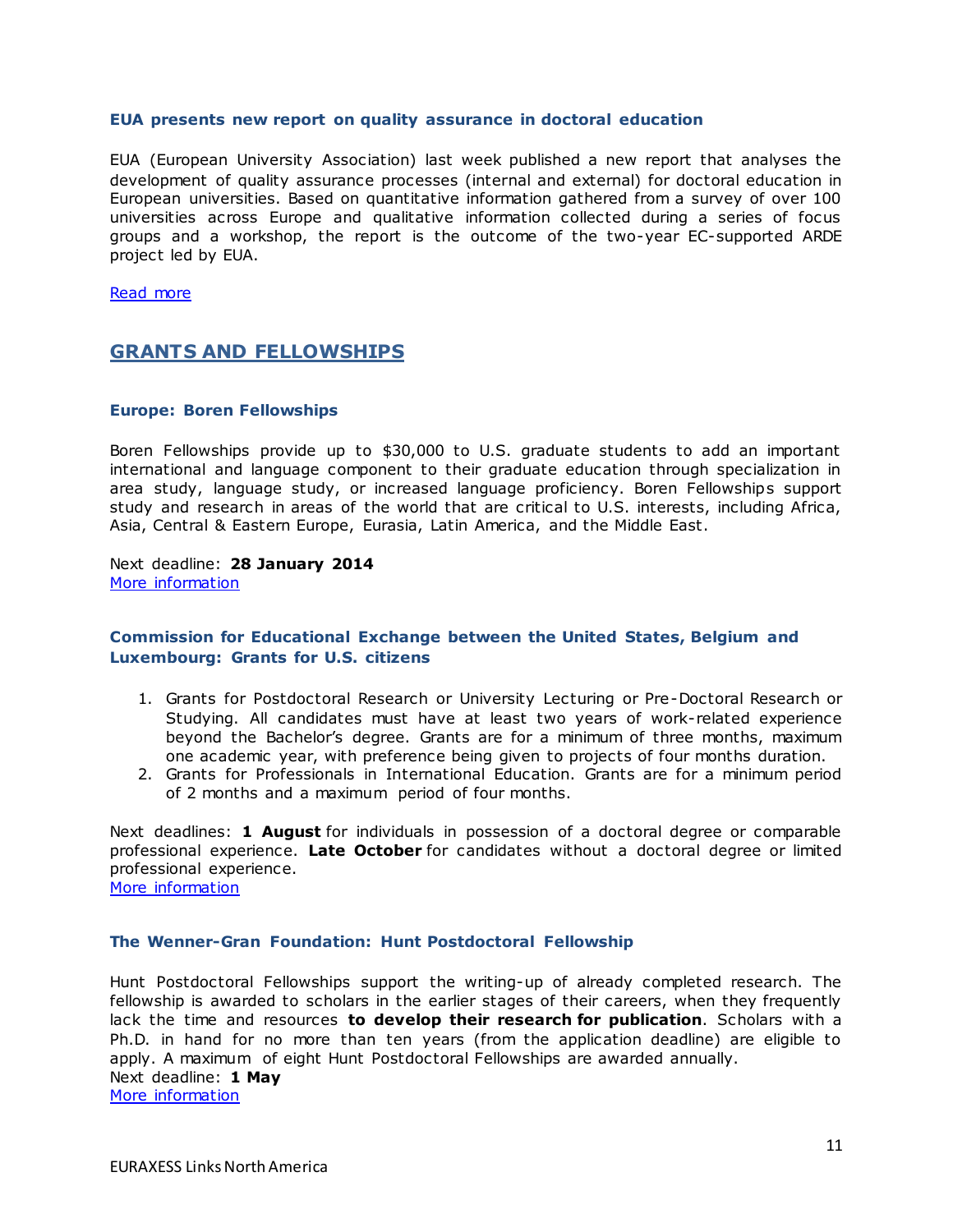### <span id="page-11-0"></span>**The Wenner-Gran Foundation: International Collaborative Research Grants**

The International Collaborative Research Grant (ICRG) supports international research collaborations between two or more qualified scholars, where the principal inves tigators bring different and complementary perspectives, knowledge, and/or skills to the project. Supplemental funds are also available to provide essential training for academic research participants in ICRG-funded projects (co-applicants, students, as well as other professional colleagues). By encouraging international collaborations, the grant contributes to the **development of an international anthropology** that values and incorporates different national perspectives and resources. By providing training funds, the grant helps to build capacity in countries were anthropology may be under-resourced.

Next deadline: **1 June** [More information](http://www.wennergren.org/programs/international-collaborative-research-grants)

### <span id="page-11-1"></span>**European Respiratory Society: Short-Term Research Fellowship**

Research Training Fellowships are established to enable young scientists and clinicians to visit a Host Unit in a (European) country other than the candidate's own, with the aim of learning a research technique not available in the Home Unit. The research training should benefit the Home Unit when the applicant returns there, by leading to research developments and activities back onsite.

Next deadline: **1 October** [More information](http://www.ersnet.org/ers-funding/fellowships/short-term.html)

### <span id="page-11-2"></span>**Belgium: Pegasus Program (Short-Term)**

The National Fund for Scientific Research (FWO) in Belgium will accept applications for its short-term Pegasus program. These provide postdoctoral fellowships for up to 1 year at Belgian institutions.

Next deadline: **1 May 2013**. [More information](http://www.fwo.be/Pegasus-Marie-Curie-fellowships-postdoc.aspx)

### <span id="page-11-3"></span>**Czech Republic: Office of Naval Research: Visiting Scientist Program**

VSP is designed to facilitate visits by foreign technologists with Department of the Navy counterparts for the purpose of collaboration. The visits are typically to the United States, but can be to non-U.S. activities of special interest to the Department of the Navy science and technology community. Along with Liaison Visits, the Science & Technology Insertion Program is part of the process to develop international collaborations. Requests should be received **at least eight weeks** in advance of the proposed visit.

[More information](http://prague.usembassy.gov/onr.html)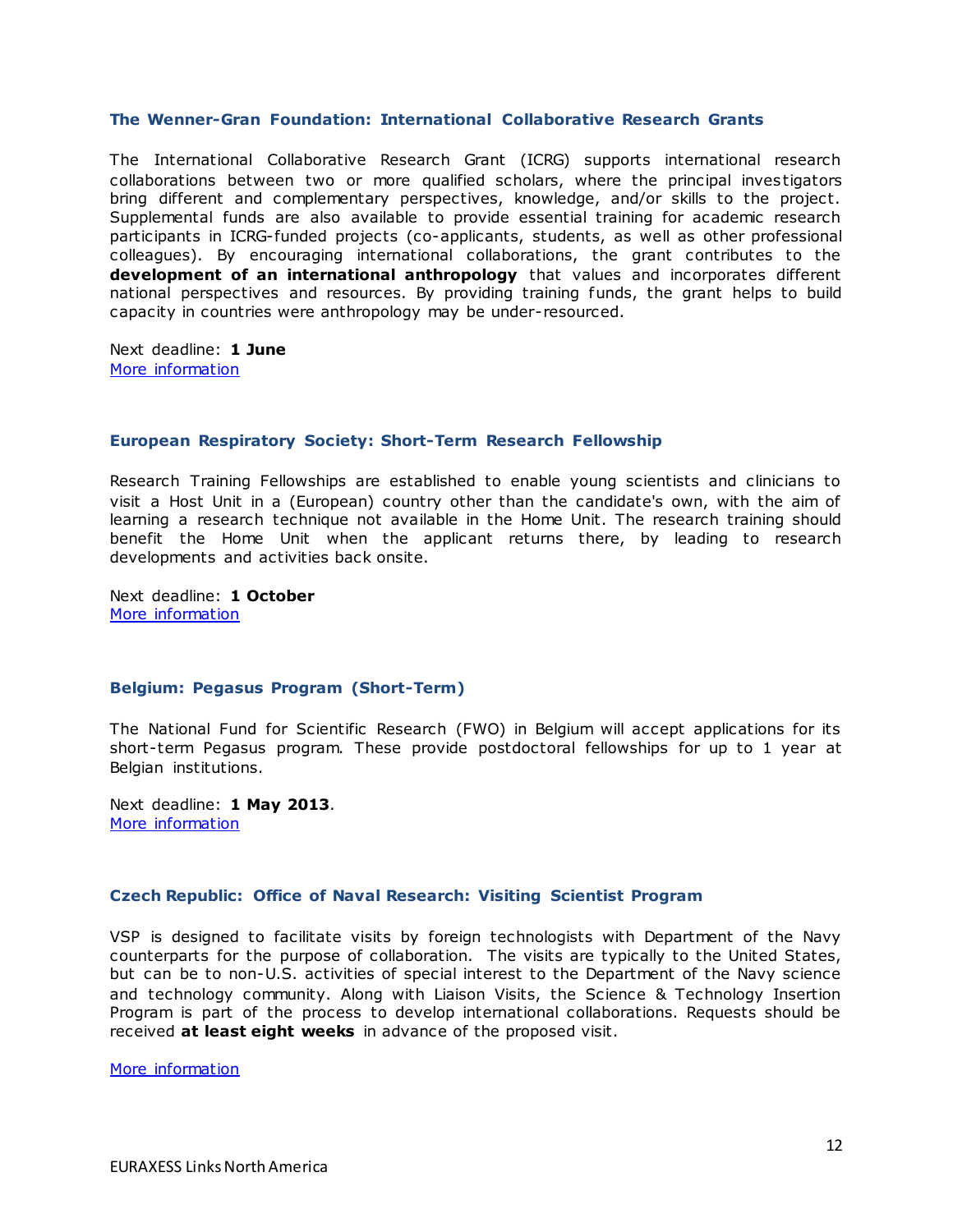### <span id="page-12-0"></span>**Denmark: PhD Scholarships outside the Universities**

The Danish Council for Independent Research invites proposals for PhD scholarships to be carried out at Danish research institutions outside the universities.

Next deadline: **1, 3** and **6 May** [More information](http://fivu.dk/en/research-and-innovation/funding-programmes-for-research-and-innovation/calls/2013/phd-scholarships-outside-the-universities)

# <span id="page-12-1"></span>**Denmark: Research, development and demonstration within energy efficient transport - Joint call, DSF and EUDP**

The Danish Council for Strategic Research (DCSR) and The Energy Technology Development and Demonstration Programme (EDDP) offer a total of 25 million DKK to a special effort with the aim to support research, development and demonstration within energy efficient transport.

Next deadline: **14 June** [More information](http://fivu.dk/en/research-and-innovation/funding-programmes-for-research-and-innovation/calls/2013/research-development-and-demonstration-within-enery-efficient-transport-joint-call-dsf-and-eudp)

### <span id="page-12-2"></span>**France: Institut Pasteur: Doctoral Grants, Calmette Program**

The Institut Pasteur International Division finances **two doctoral fellowships per year**, for a duration of three years, to allow students to realize their doctoral training in an institute of the Institut Pasteur International Network (RIIP) except metropolitan France. This fellowship aims at promoting and facilitating the realization of doctorate trainings of French and foreign researchers in a laboratory from the RIIP. This may apply to standard or jointly-supervised theses. Fellowship areas may include all themes developed in the laboratories of the RIIP: research on the infectious diseases (infectious physiopathology, immunology, microbiology, epidemiology, virology, parasitology) and health service activities (surveillance, resistance).

Next deadline: **12 July** [More information](http://www.pasteur-international.org/ip/easysite/pasteur-international-en/for-scientists/fellowships2/doctoral-grants2)

### <span id="page-12-3"></span>**France: Institut Pasteur: Postdoctoral Grants, Calmette Program**

The Institut Pasteur International Division will finance one postdoctoral fellowship for a duration of two years to allow young researchers to realize their postdoctoral training in an institute of the Institut Pasteur International Network (RIIP) except metropolitan France. This fellowship aims at promoting and facilitating the realization of postdoctoral trainings of young French and foreign researchers in a laboratory of the RIIP.

Next deadline: **31 May** [More information](http://www.pasteur-international.org/ip/easysite/pasteur-international-en/for-scientists/fellowships2/postdoctoral-grants)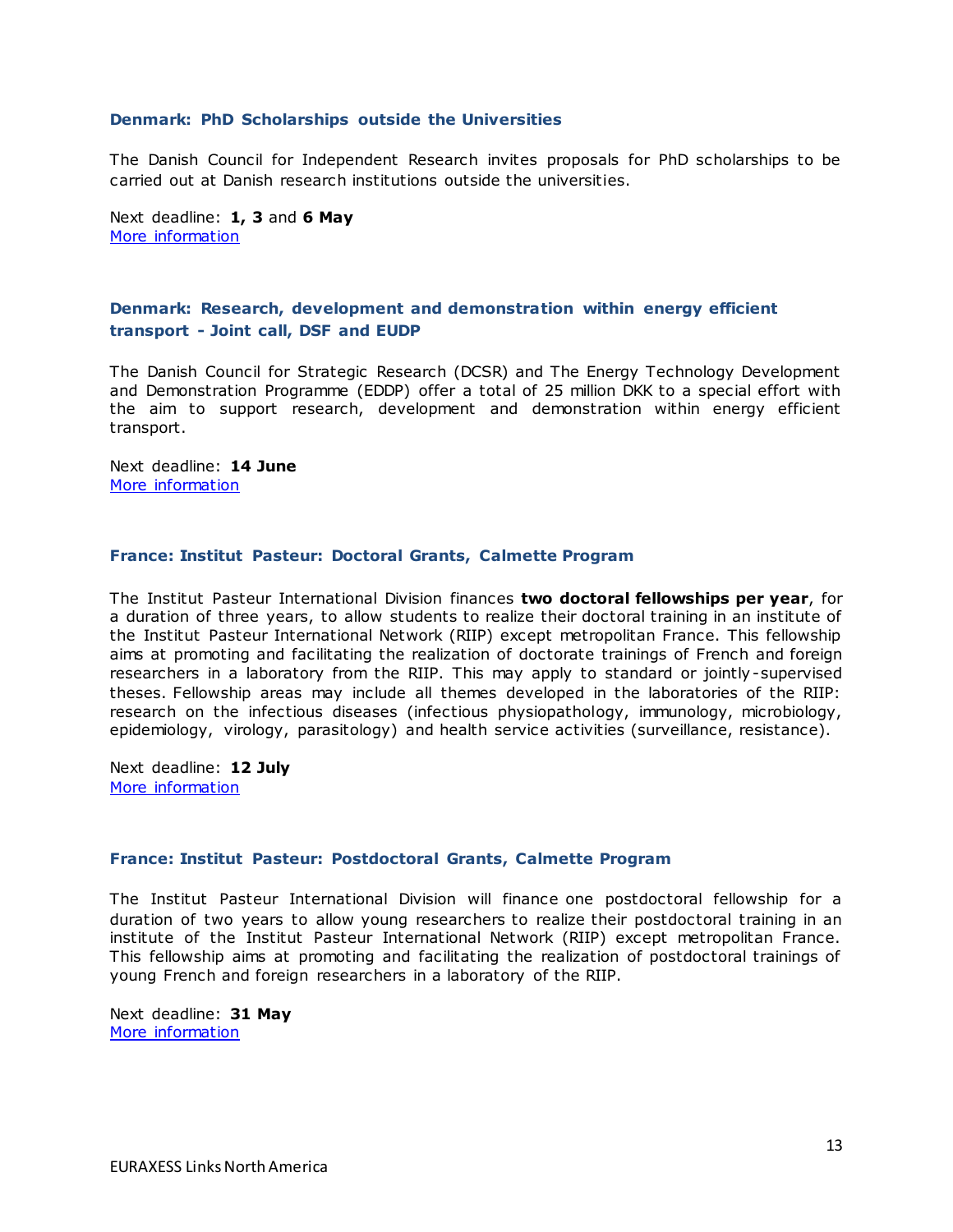## <span id="page-13-0"></span>**France: Institut Pasteur: Traineeship Grants, Calmette Program**

These grants, funded by Institut Pasteur International Division, are designed to promote and facilitate traineeships for researchers (students, researchers and technicians) from the Institut Pasteur and the Institut Pasteur International Network (RIIP) in Institut Pasteur or in an RIIP member institute.

Next deadline: **15 May** [More information](http://www.pasteur-international.org/ip/easysite/pasteur-international-en/for-scientists/fellowships2/traineeship-grants)

### <span id="page-13-1"></span>**France: Pasteur Foundation: Postdoctoral Fellowships**

The Pasteur Foundation administers this fellowship program to bring U.S. postdoctoral researchers to work in any one of the 130+ Institut Pasteur laboratories in Paris. Guided by the institute's administration, which seeks to develop international scientific exchanges to ensure the vitality of Institut Pasteur labs, this program **is open to American citizens** who are not already in France and who have received their PhD degree within the last five years.

# Next deadline: **20 September**

[More information](http://www.pasteurfoundation.org/fellowships.shtml)

### <span id="page-13-2"></span>**France: Young Entrepreneurs Initiative Program**

The Young Entrepreneurs Initiative Program (YEi) is a three-part, non-profit program for innovative start-ups or individual entrepreneurs based in the US wishing to increase their chances to succeed in France and Europe.

Through its services: The Competition, The Deal, and The Academy, the program offers a large range of support both in France and in the US with access to:

- Mentoring / coaching
- Business & Technology potential partners
- Office facilities in France
- A network of successful entrepreneurs
- Public and private funding

Note: Any individual based in the United States, regardless of age, nationality or professional situation, may participate as long as he/she meets the eligibility requirements.

Information about the 2013 calls for proposals is available. For further details, please contact **Ms. Audrey Guazzone** at [audrey@yeifrance.com.](mailto:audrey@yeifrance.com) [More information](http://www.yeifrance.com/)

# <span id="page-13-3"></span>**Germany: DLR-DAAD Research Fellowships in the fields of Space, Aeronautics, Energy and Transportation Research**

17 fellowships in Space, 3 in Aeronautics and 4 in Energy are currently offered under this program with various deadlines. Most of them are open until the position is filled. [More information](https://www.daad.de/deutschland/stipendium/datenbank/de/15371-dlr-daad-research-fellowships-current-offers/)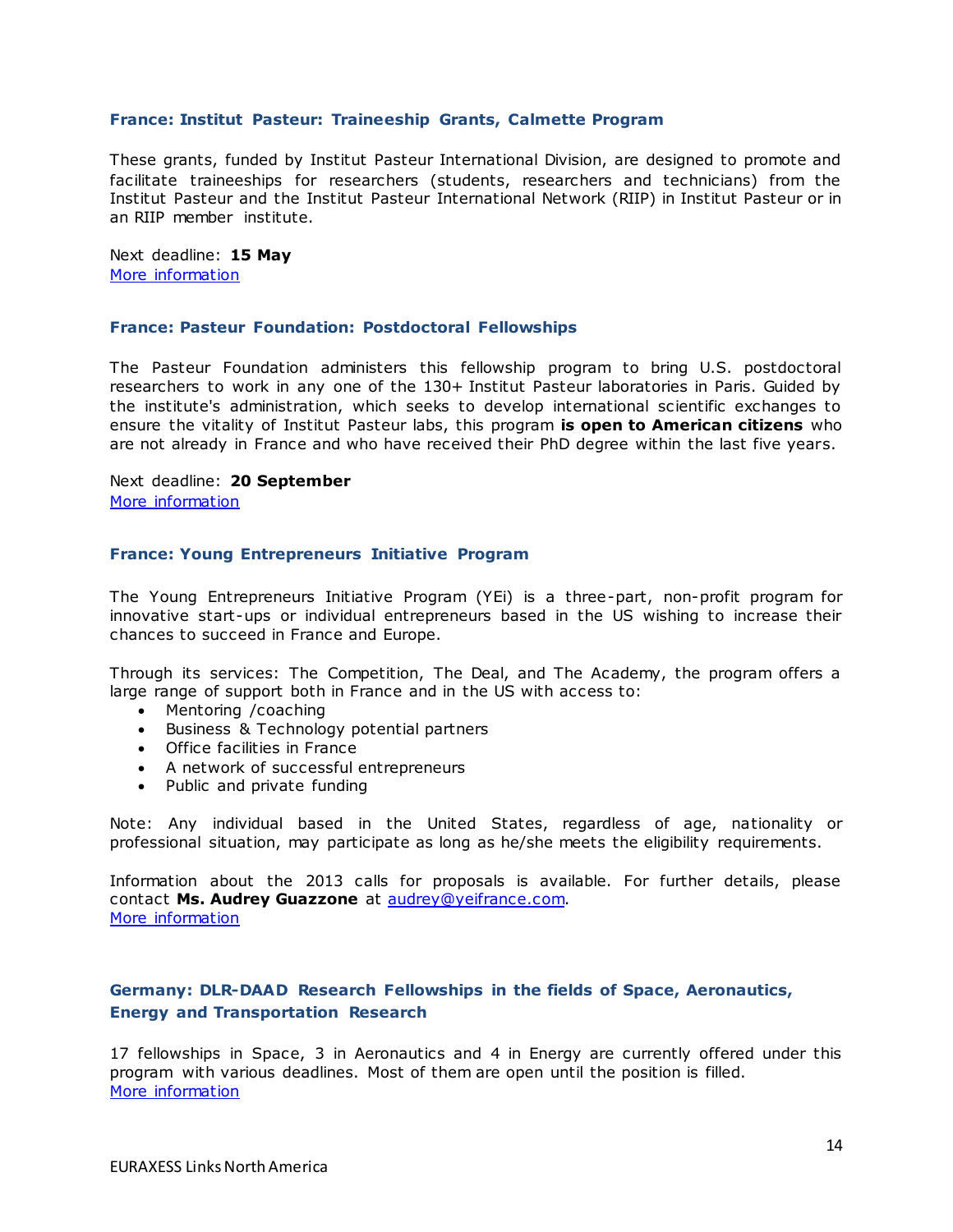### <span id="page-14-0"></span>**Germany: Alexander von Humboldt: Sofja Kovalevskaja Award**

Submit an application if you are a successful top-rank junior researcher from abroad, only **completed your doctorate with distinction in the last six years**, and have published work in prestigious international journals or publishing houses. The Sofja Kovalevskaja Award allows you to spend five years building up a working group and working on a highprofile, innovative research project of your own choice at a research institution of your own choice in Germany.

Next deadline: **31 July** [More information](http://www.humboldt-foundation.de/web/kovalevskaja-award.html)

### <span id="page-14-2"></span><span id="page-14-1"></span>**Germany: Max Planck Institute of Immunobiology and Epigenetics, Freiburg PhD student fellowship in Proteomics**

The International Max Planck Research School for Molecular and Cellular Biology (IMPRS-MCB) invites applications for a PhD student fellowship in Proteomics in the Laboratory of Dr. Gerhard Mittler (Proteomics Research Facility) at the Max Planck Institute of Immunobiology and Epigenetics in Freiburg. Next deadline: **8 May** [More information](http://www.mpg.de/7017237/PhD_student_fellowship_in_Proteomics)

### <span id="page-14-4"></span><span id="page-14-3"></span>**Germany: Max Planck Institute for Molecular Biomedicine, Münster 16 PhD Fellowships in Life Sciences**

Applications for the 3-year PhD program can be submitted from **1 March until 10 May 2013**. Projects start in October 2013. [More information](http://www.mpg.de/7002884/phd_fellowships_imprs-mbm)

### <span id="page-14-5"></span>**Germany: Volkswagen Foundation: 'Freigeist' Fellowships**

A great opportunity for junior researchers in all disciplines: The 'Freigeist' initiative is directed toward enthusiastic and charismatic scientists and scholars with an outstanding record: through a highly flexible funding scheme junior researchers are given the opportunity to enjoy maximum freedom in their early scientific career.

Next deadline: **15 June** [More information](http://www.volkswagenstiftung.de/fileadmin/downloads/merkblaetter/MB_99_e.pdf)

# <span id="page-14-6"></span>**Germany: Volkswagen Foundation: State, Society, and Economy in Change – Multilateral-Cooperative Research Projects on the Arab World**

In front of a backdrop of ongoing upheaval in the Arab world, this call concentrates on supporting research on the social, political and ec onomic transformation processes taking place in the region. A further aim is to reinforce networking between researchers in Germany and in the Arab region, as well as among the Arab project partners, and in particular to promote young academics.

Next deadline: **15 June** [More information](http://www.volkswagenstiftung.de/fileadmin/downloads/merkblaetter/MB_101_e.pdf)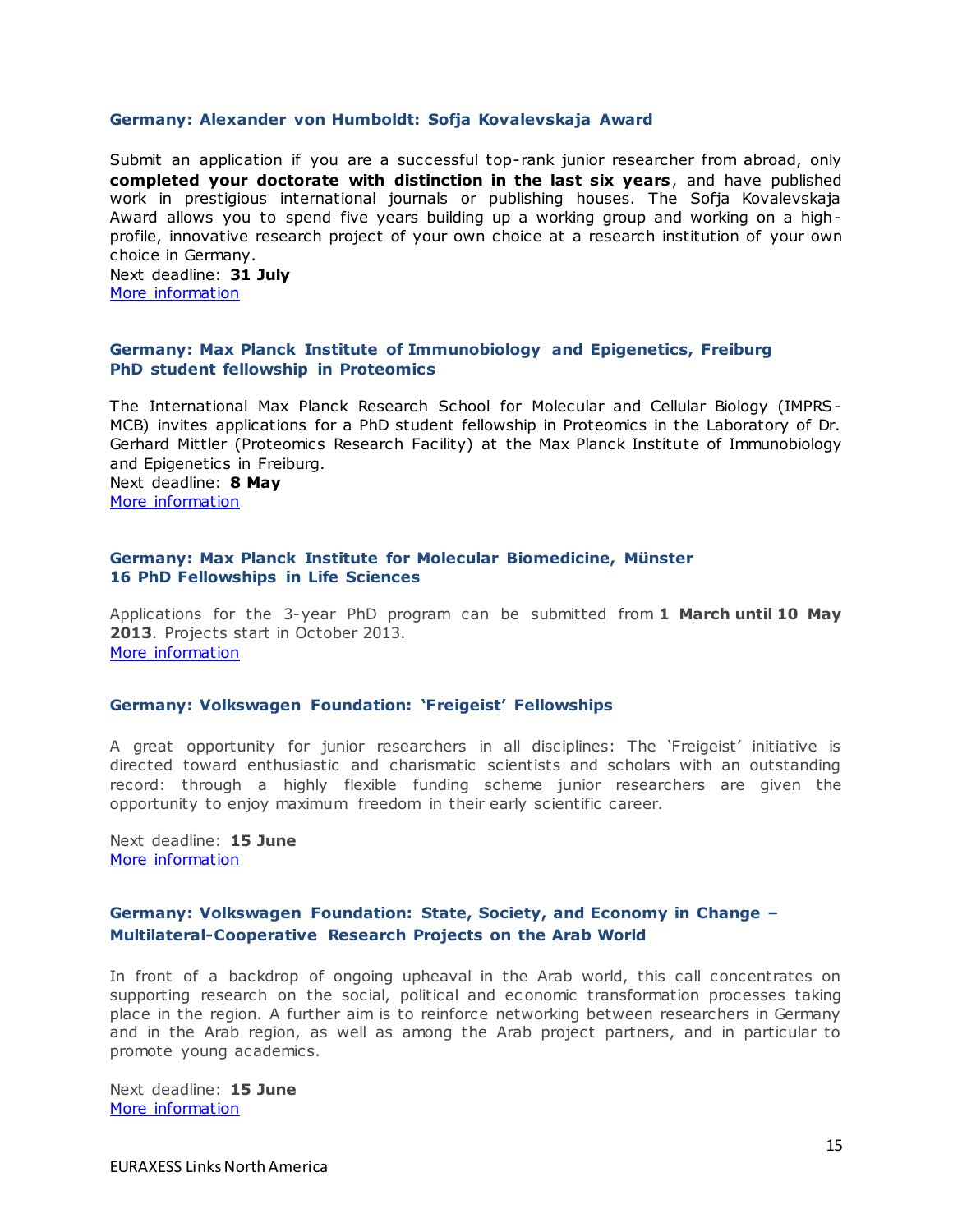# <span id="page-15-0"></span>**Ireland: Science Foundation Ireland: SFI / EI Technology Innovation Development Award (TIDA) Feasibility Study 2013**

The TIDA 2013 Feasibility Study award is designed to enable researchers to focus on the first steps of an applied research project which may have a commercial benefit if further developed. Researchers who have the scientific and technical capability to produce novel technologies and who are keen to develop a better understanding of the commercialisation process are especially encouraged to apply for this award.

Next deadline: **31 May** [More information](http://www.sfi.ie/funding/funding-calls/open-calls/sfi-ei-technology-innovation-development-award-tida-feasibility-study-2013/)

### <span id="page-15-1"></span>**Ireland: Science Foundation Ireland: US-Ireland R&D Partnership Programme**

The US-Ireland Research and Development Partnership, launched in July 2006, is a unique initiative involving funding agencies across three jurisdictions: United States of America (USA), Republic of Ireland (RoI) & Northern Ireland (NI). Under the US-Ireland R&D Partnership programme, a 'single-proposal, single-review' mechanism is facilitated by the National Science Foundation (NSF) and National Institutes of Health (NIH) who accept submissions from tri-jurisdictional (USA, NI and ROI) teams to a number of their existing funding programmes. All proposals submitted under the auspices of the Partnership must have significant research involvement from researchers in all three jurisdictions.

Next deadline: For health-related proposals to the NIH, pre-eligibility application forms must be submitted to the respective funding agencies at least **twelve weeks in advance** of the NSF/NIH deadline.

[More information](http://www.sfi.ie/funding/funding-calls/open-calls/us-ireland-rd-partnership-programme/)

# <span id="page-15-2"></span>**Italy: Sant' Anna School of Advanced Studies: International Doctoral Program in Economics, 2013/14**

Sant' Anna School of Advanced Studies together with the University of Strasbourg, announces for the Academic Year 2013-2014 a public competition to attend the International Doctoral Program in Economics. The number of grants may vary. The duration of grant is 3 years. The scholarship covers €12.500 per year, insurance and other allowances. Selection is based on academic achievements and the Research Project. The PhD course starts from September 25, 2013. International students can apply for this scholarship.

Next deadline: **7 May** [More information](http://www.sssup.it/ist_context.jsp?ID_LINK=3160&area=199)

## **The Netherlands: The Netherlands Organisation for Scientific Research (NWO): Rubicon**

Rubicon aims to offer promising new **postdoctoral researchers** the opportunity to gain experience at an excellent foreign research institutes which will support them in advancing their career in Dutch scientific research.

Next deadline: **4 September** [More information](http://www.nwo.nl/en/funding/our-funding-instruments/nwo/rubicon/rubicon.html)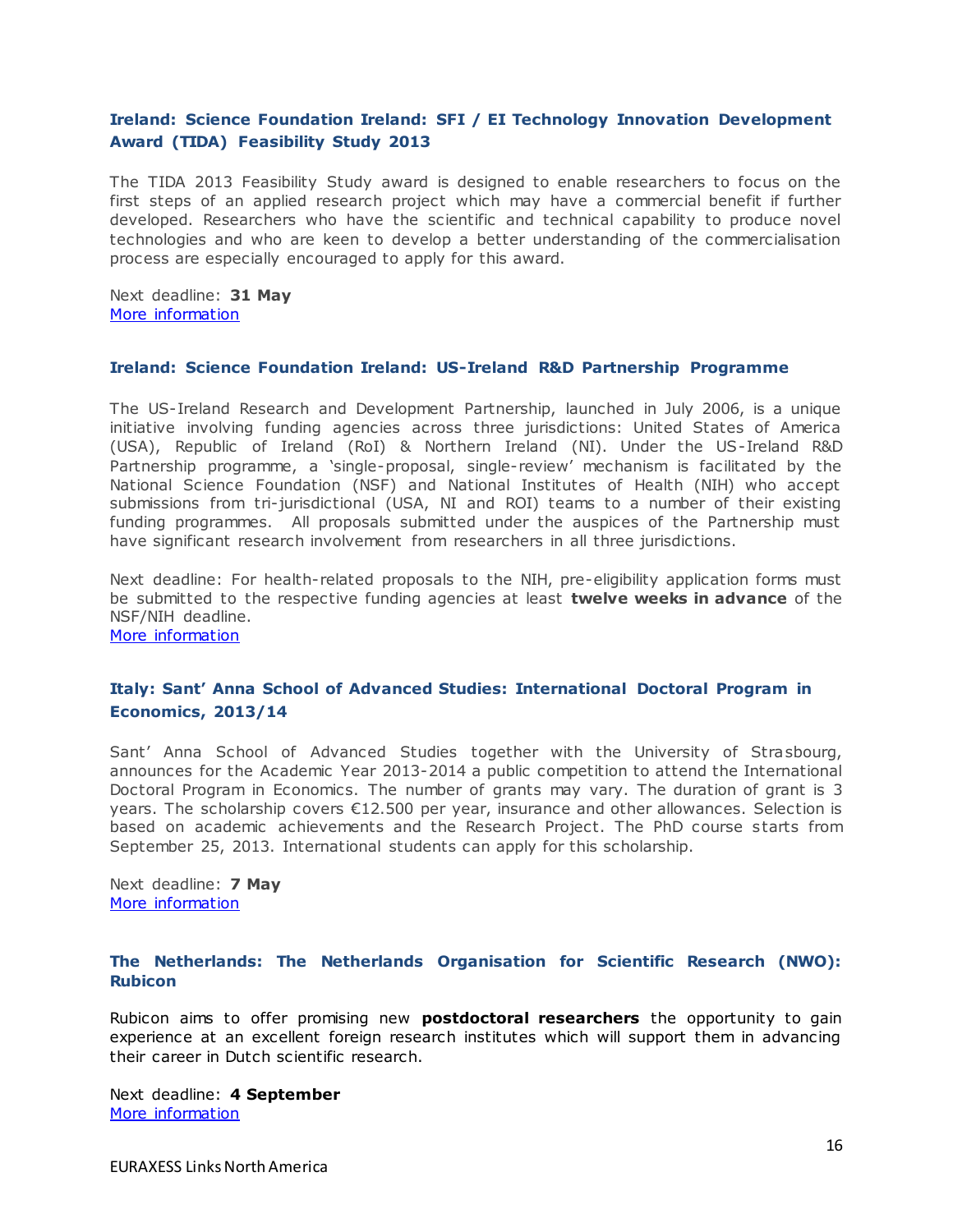## **Poland: National Science Center**

Current open programs of funding include: **OPUS** - funds research projects, including purchasing or development of lab equipment necessary to conduct those projects; **PRELUDIUM** - funds research projects conducted by early career researchers, before their PhD; **SONATA** - funding for research projects by early stage researchers after PhD.

Next deadline: **15 June** [More information](http://www.ncn.gov.pl/finansowanie-nauki/konkursy)

### <span id="page-16-0"></span>**Sweden: Swedish Research Council: Carl Wilhelm Scheele Visiting Professorship**

The purpose of Carl Wilhelm Scheele visiting professorship is to strengthen Swedish research in pharmaceutical sciences and to promote increased internationalization by inviting prominent researchers as visiting professors.

Next deadline: **6 May** [More information](http://www.vr.se/inenglish/researchfunding/applyforgrants/callforproposals/opengrants/carlwilhelmscheelevisitingprofessorship.5.4b1cd22413cb479b8056797.html)

# <span id="page-16-1"></span>**Sweden: Swedish Research Council: Kerstin Hesselgren Visiting Professorship & Olof Palme Visiting Professorship**

The Kerstin Hesselgren Visiting professorship should be awarded to a prominent internationally-recognized female researcher in the **social sciences or humanities**. The Olof Palme Visiting professorship should be awarded to an internationally researcher focused on topics important to the **pursuit of peace** in a broad context. Such topics could include research on international policy, peace and conflict, and comparative social institutions. Other areas could include research on fundamental causes of conflict and social developments that in various ways promote peace and human security.

Next deadline: **6 May** [More information](http://www.vr.se/inenglish/researchfunding/applyforgrants/callforproposals/opengrants/kerstinhesselgrenandolofpalmevisitingprofessorships.5.4b1cd22413cb479b8056668.html)

### <span id="page-16-2"></span>**Sweden: Swedish Research Council: Tage Erlander Guest Professorship**

The purpose is to give an internationally recognized Swedish or foreign researcher the opportunity to spend one year at a university or higher education institution (HEI) or research institute in Sweden.

Next deadline: **6 May** [More information](http://www.vr.se/inenglish/researchfunding/applyforgrants/callforproposals/opengrants/tageerlandervisitingprofessorship.5.4b1cd22413cb479b805677e.html)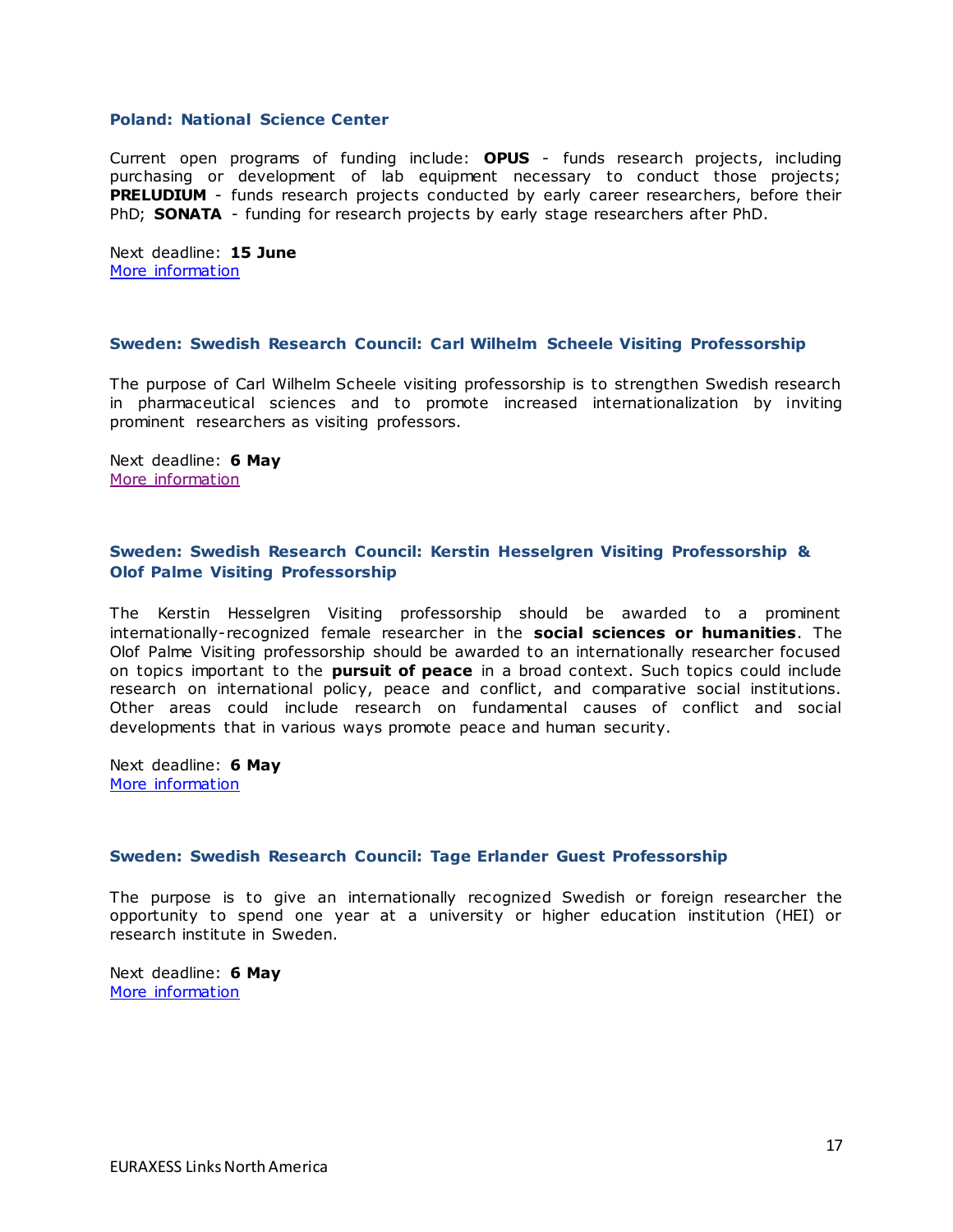# <span id="page-17-0"></span>**Sweden – Swedish Foundation for International Cooperation in Research and Higher Education (STINT): Initiation Grants**

The purpose of STINT's activity is to strengthen the competitiveness of Swedish universities and colleges through the development of international relationships. Initiation grants are given for the implementation of short -term projects targeting the building of new and strategically interesting international relationships between research and higher education institutions, in all fields. Candidates shall be active at a university or college in Sweden and have defended their doctorates. The main emphasis of the partnership shall be outside the EU/EEA area (the principal collaborating party shall be outside this area).

Applications may be submitted continuously throughout the year. Next applications' assessment round starts on **11 June**, 10 September and 26 November. [More information](http://www.stint.se/en/scholarships_and_grants/initiation_grants)

# <span id="page-17-1"></span>**Switzerland: Swiss National Science Foundation (SNSF): International Exploratory Workshops**

This allows for researchers working in Switzerland to organize workshops with partners from abroad. The workshops can last between two and five days. Up to 30 participants from different institutions can participate.

Although the call for this funding instrument is always open, there are three cut -off dates per year when the evaluation process begins. The next cut-off dates are: **5 June 2013**; 9 October 2013. [More information](http://www.snf.ch/E/international/worldwide/international-exploratory-workshops/Pages/default.aspx)

## <span id="page-17-2"></span>**Switzerland: Swiss National Science Foundation (SNSF): SNSF Professorships**

The SNSF professorships of the Swiss National Science Foundation (SNSF) enable junior researchers with several years of recognized research experience to make a significant step forward in their academic careers. An SNSF professorship funds the establishment of an independent team to implement a research project. In addition, it also enables researchers to resume their careers at a Swiss higher education institution on returning from a stay abroad.

Next deadline: **2 May** [More information](http://www.snf.ch/E/funding/individuals/professorships/Pages/default.aspx)

### <span id="page-17-3"></span>**UK: The Leverhulme Trust: Visiting Professorships**

The objective of these awards is to enable distinguished academics based overseas to spend between three and twelve months inclusive at a UK university, primarily in order to enhance the skills of academic staff or the student body within the host institution.

Next deadline: **9 May** [More information](http://www.leverhulme.ac.uk/funding/VP/VP.cfm)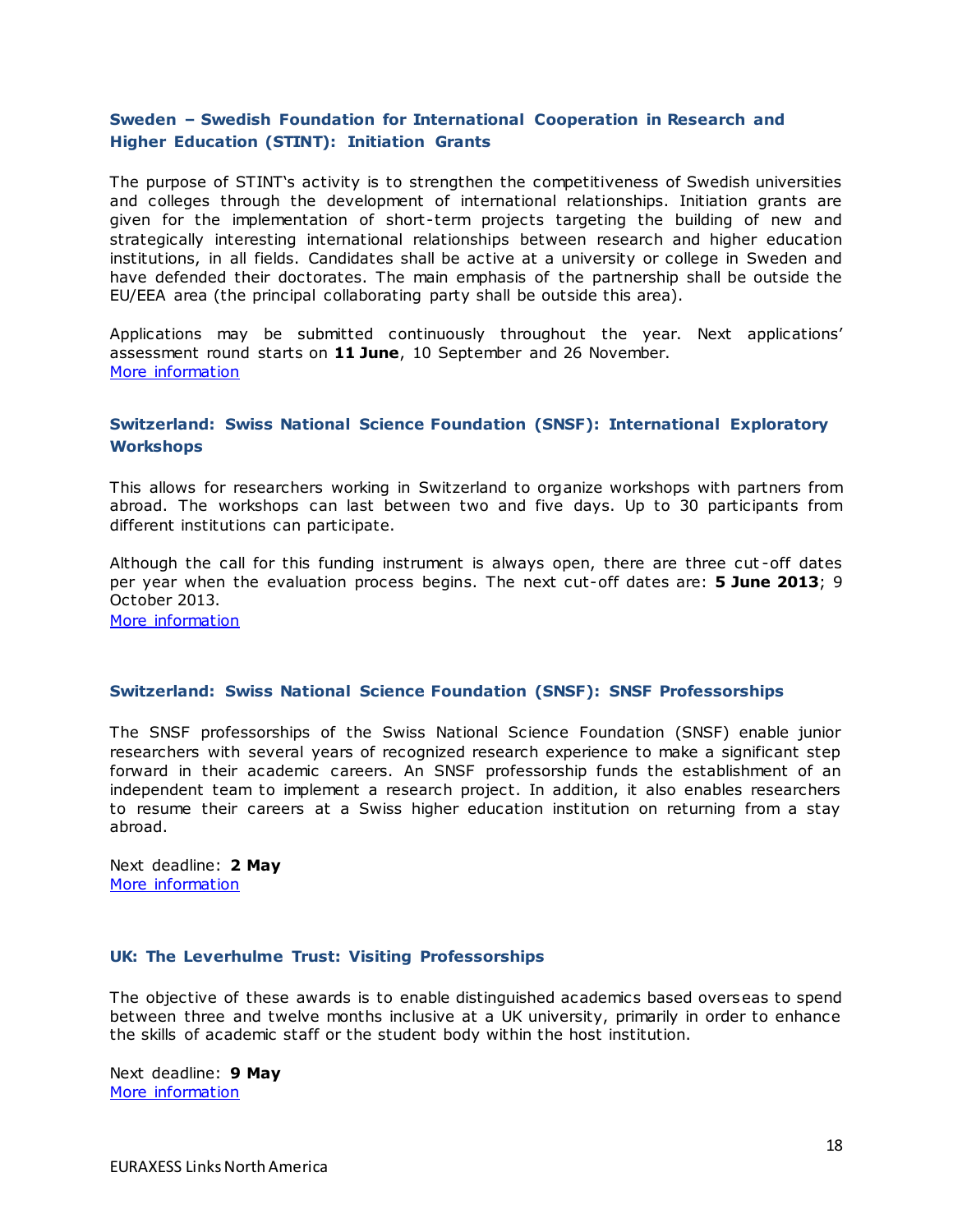### <span id="page-18-0"></span>**UK: The Royal Society: International Exchanges Scheme**

This scheme is for scientists in the UK who want to undertake a collaboration with scientists overseas through either a one-off visit or a bilateral travel. Research fields: Life and physical sciences, including engineering, but excluding clinical medicine.

Next deadline: **26 June** [More information](http://royalsociety.org/grants/schemes/international-exchanges/)

# <span id="page-18-1"></span>**UK: EPSRC: Nuclear Energy University Programs (NEUP): Integrated Research Project (IRP): US/UK Collaborative Funding Opportunity**

The U.S. Department of Energy's Office of Nuclear Energy created Nuclear Energy University Programs (NEUP) in 2009 to consolidate its university support under one programme.

The RCUK Energy Programme (RCEP), led by EPSRC, would like to encourage the participation of UK researchers in this programme. In particular the RCEP will support the UK component of proposals including US/UK collaboration to the NEUP's Integrated Research Projects (IRP) solicitation.

Next deadline: **12 June** [More information](http://www.epsrc.ac.uk/funding/calls/open/Pages/neup.aspx)

### <span id="page-18-2"></span>**UK: EPSRC: Materials Substitution for Safety, Security and Sustainability**

EPSRC would like invite Expressions of Interest to bid into the call for research proposals in Materials Substitution for Safety, Security and Sustainability. The aim of the call is to support research that addresses the manufacturing challenges associated with novel replacements for materials that are scarce, difficult to source, expensive or deleterious to health and the environment.

Next deadline: **2 May** [More information](http://www.epsrc.ac.uk/funding/calls/open/Pages/materialssubstitution.aspx)

### <span id="page-18-3"></span>**UK: ESRC: Future of the UK and Scotland Senior Fellowships 2013-14**

The scheme is designed to support leading social scientists working in the UK, in providing evidence and analysis across the broad range of issues and policy areas affected by the Scotland independence debate and the longer-term future of Scotland. Fellows will have an outstanding track record of research and will be acknowledged scholarly leaders in their field at an international level.

Next deadline: **1 May** [More information](http://www.esrc.ac.uk/funding-and-guidance/funding-opportunities/25414/latest-opportunities-13.aspx)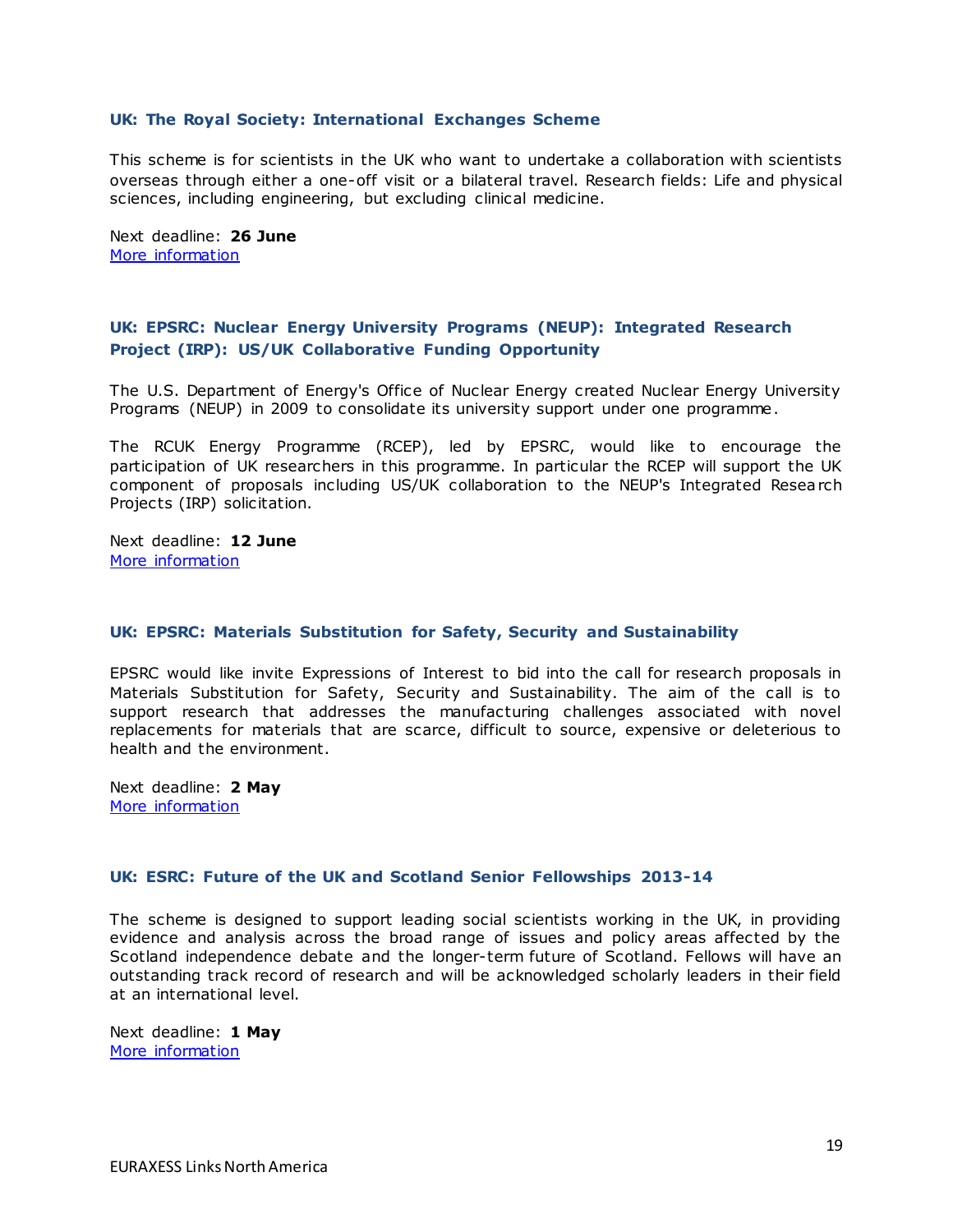### <span id="page-19-0"></span>**UK: NERS: Standard Research Grants (including New Investigator Grants)**

This is an open competition for curiosity-motivated basic, strategic or applied research. The primary criterion for assessment is scientific excellence, with all applications subjected to an Initial Review stage that makes decisions on which proposals should proceed to external review. Moderating Panels meet annually in June and December to grade the applications and make recommendations for funding. The minimum that can be requested per complete proposal and per component is **£65,000** (100% Full Economic Cost) and the maximum for the complete proposal is **£1·2 million** (100% Full Economic Cost).

Next deadline: **2 July** [More information](http://www.nerc.ac.uk/funding/available/researchgrants/typesofaward/standards.asp)

### <span id="page-19-1"></span>**UK: Wellcome Trust: Senior Fellowships in Public Health and Tropical Medicine**

This scheme supports outstanding researchers from low- and middle-income countries to establish themselves as leading investigators at an academic institution in a low- and middle-income country location.

This fellowship is the most senior of a series of career awards aimed at building sustainable capacity in areas of research that have the potential for increasing health benefits for people and their livestock in low- and middle-income countries.

Research projects should be aimed at understanding and controlling diseases (either human or animal) of relevance to local, national or global health.

Next deadline: **10 May** [More information](http://www.wellcome.ac.uk/Funding/Biomedical-science/Funding-schemes/Fellowships/Public-health-and-tropical-medicine/WTD025884.htm)

### <span id="page-19-2"></span>**UK: Wellcome Trust: Sir Henry Wellcome Postdoctoral Fellowships**

This fellowship provides a unique opportunity for the most promising newly qualified postdoctoral researchers to make an early start in developing their independent research careers, working in the best laboratories in the UK and overseas. Candidates will be expected to identify an important biomedical research question and to develop and deliver a personal programme to achieve their research aims.

Next deadline: **20 May** (preliminary applications) and **26 July** (full applications) [More information](http://www.wellcome.ac.uk/Funding/Biomedical-science/Funding-schemes/Fellowships/Basic-biomedical-fellowships/WTX033549.htm)

### <span id="page-19-3"></span>**UK: Wellcome Trust: Senior Research Fellowships in Clinical Science**

This scheme provides support for clinical investigators to further develop their research potential and to establish themselves as leading investigators in clinical academic medicine.

Next deadline: **10 May** (preliminary application) and **12 July** (main application) [More information](http://www.wellcome.ac.uk/Funding/Biomedical-science/Funding-schemes/Fellowships/Clinical-fellowships/WTD004445.htm)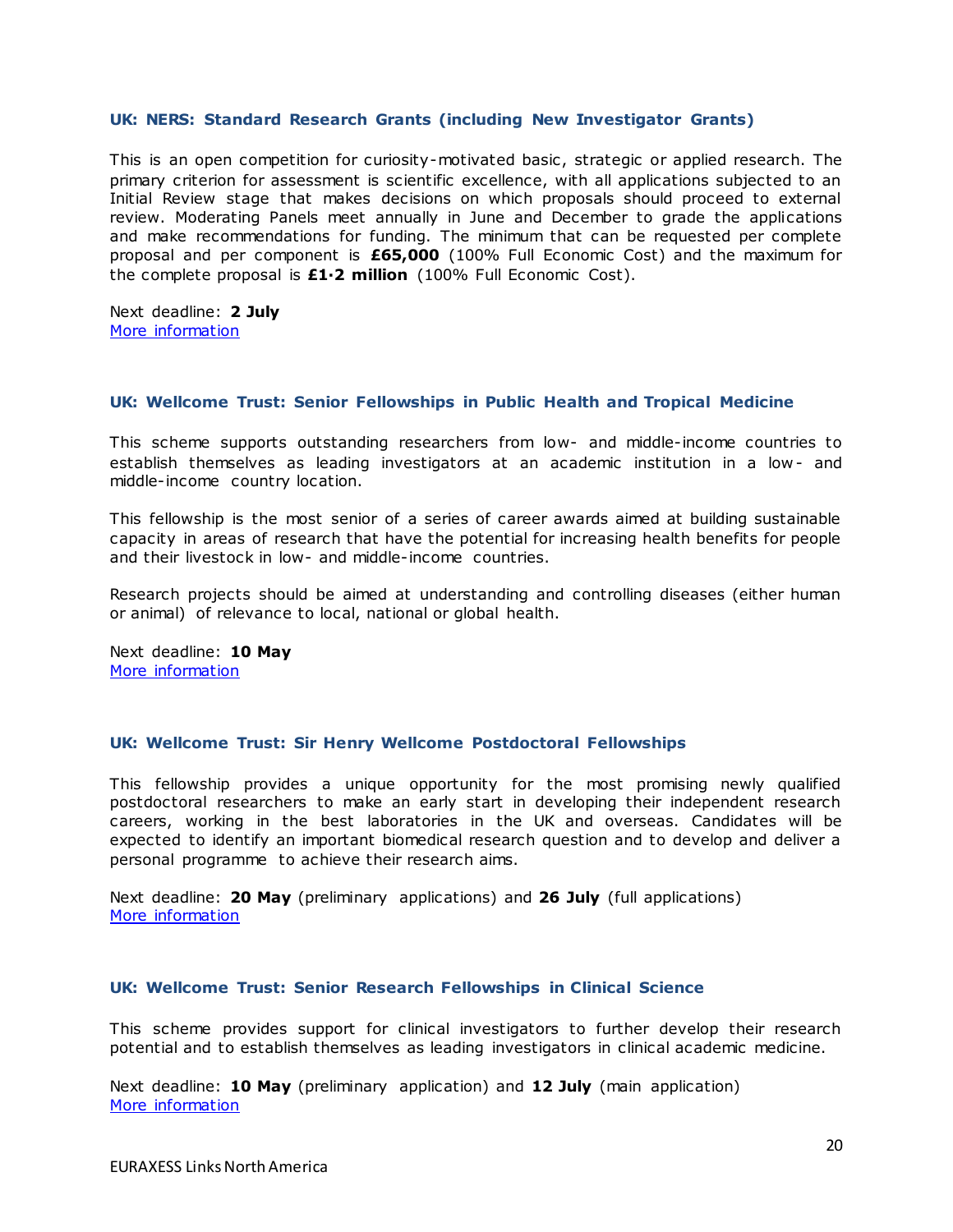# <span id="page-20-0"></span>**UK: Wellcome Trust: Wellcome Trust–Massachusetts Institute of Technology (MIT) Postdoctoral Fellowships**

This scheme offers opportunities for postdoctoral scientists to undertake research at the interfaces between biology/medicine and mathematics, engineering, computer, physical or chemical sciences, firstly at MIT and then at a UK institution.

Candidates will be expected to identify an important biomedical research question and to propose a personal interdisciplinary training programme to achieve their research aims.

Next deadline: **12 July** [More information](http://www.wellcome.ac.uk/Funding/Biomedical-science/Funding-schemes/Fellowships/International-fellowships/WTX054661.htm)

# <span id="page-20-1"></span>**US: Funding Opportunities from National Science Foundation** <http://www.nsf.gov/funding/>

# <span id="page-20-2"></span>**Calls for Proposals from the European Commission's Directorate-General for Research: Overview**

The following calls for proposals are currently open under the **People** program:

| <b>Call for Proposals</b>                                                      | <b>Launched</b> | <b>Deadline</b>   |
|--------------------------------------------------------------------------------|-----------------|-------------------|
| Marie Curie Intra European<br>Fellowships for<br>Career<br>Development (IEF)   | 14 March 2013   | 14 August 2013    |
| International<br>Marie Curie<br>Incoming Fellowships (IIF)                     | 14 March 2013   | 14 August 2013    |
| Marie Curie International<br>Outgoing Fellowships<br>for<br>Career Development | 14 March 2013   | 14 August 2013    |
| <b>Marie</b><br>Curie<br>Career<br>Integration Grants (CIG)                    | 18 October 2012 | 18 September 2013 |

The following call is currently open under the [Ideas](http://ec.europa.eu/research/participants/portal/appmanager/participants/portal?_nfpb=true&_windowLabel=portletInstance_60&portletInstance_60_actionOverride=%2Fportlets%2Fcall%2Ffp7CallMenu%2Fgo2Ideas&_pageLabel=call_FP7#wlp_portletInstance_60) program:

| <b>Call for Proposals</b>   | Launched        | <b>Deadline</b> |
|-----------------------------|-----------------|-----------------|
| Calls for proposals for ERC | 10 January 2013 | 3 October 2013  |
| Proof of Concept Grant      |                 |                 |

For further information, please stay tuned on the [ERC homepage](http://erc.europa.eu/) and on the Research [Participant Portal.](http://ec.europa.eu/research/participants/portal/page/home)

Information about calls under the **[Cooperation](http://cordis.europa.eu/fp7/cooperation/home_en.html)** program can be found [here.](http://ec.europa.eu/research/participants/portal/page/calls)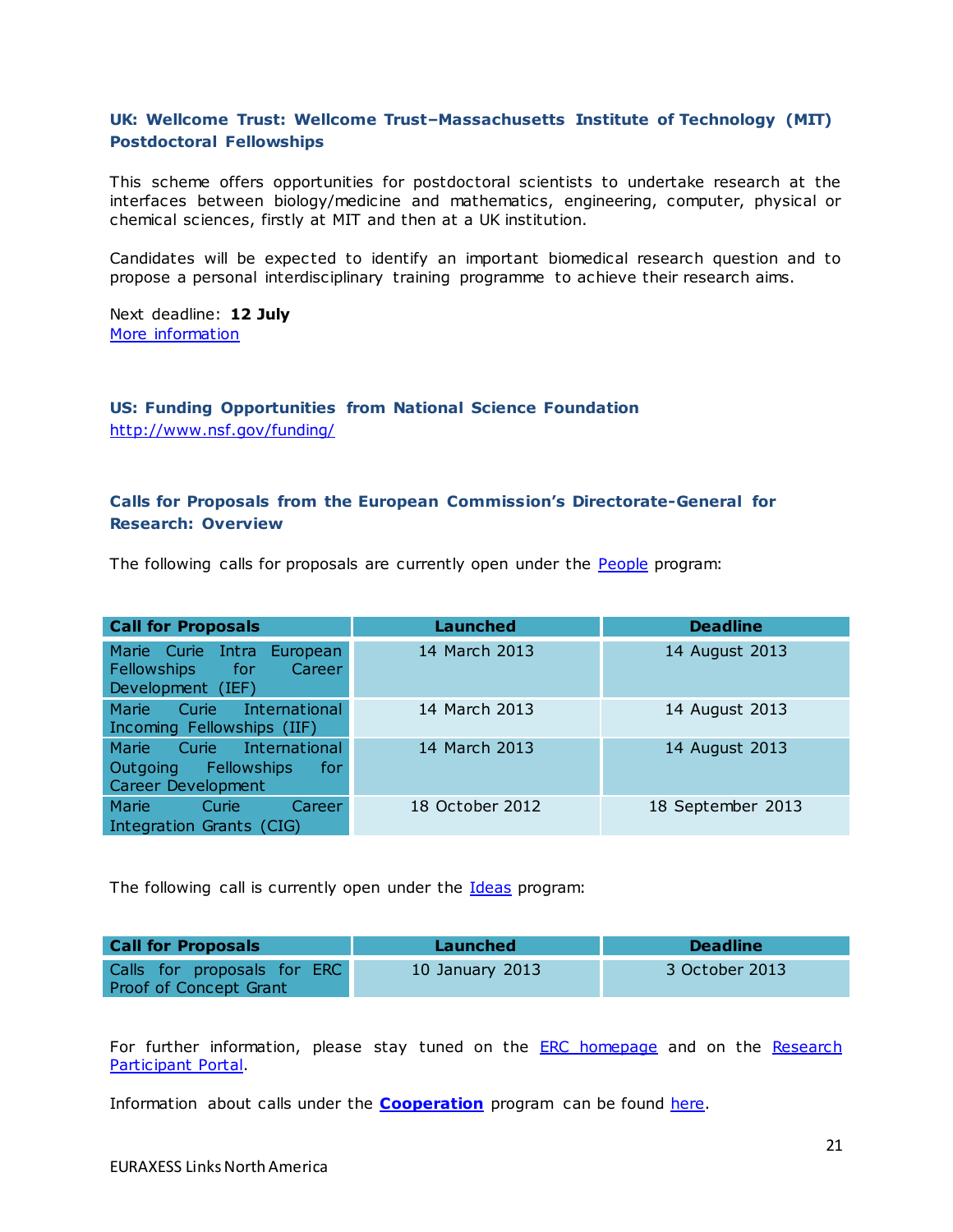Participants from the United States are eligible to join research proposals under the Cooperation scheme. These programs require at least three partners in three different EU or associated countries plus a partner in the United States. With the exception of Health proposals, there is no funding from the European Union for U.S.-based partners unless the participation of the U.S. partner is deemed necessary for the success of the program. Cooperation schemes in the area of Health provide for full funding of the U.S. -based partners.

The following calls are currently open under the [Capacities](http://ec.europa.eu/research/participants/portal/appmanager/participants/portal?_nfpb=true&_windowLabel=portletInstance_60&portletInstance_60_actionOverride=%2Fportlets%2Fcall%2Ffp7CallMenu%2Fgo2Capacities&_pageLabel=call_FP7#wlp_portletInstance_60) program.

| <b>Call for Proposals</b>    |       | Launched         | <b>Deadline</b> |
|------------------------------|-------|------------------|-----------------|
| <b>ERA Chairs Pilot Call</b> |       | 18 December 2012 | 30 May 2013     |
| FU<br><b>Prize</b><br>/for   | Women | 10 July 2012     | 15 October 2013 |
| Innovators 2014              |       |                  |                 |

To access a full list of currently open calls for proposals launched by the European Commission and for full details of the calls, go to the thei[r webpage.](http://ec.europa.eu/research/participants/portal/page/calls)

<span id="page-21-0"></span>**Calls for Tenders Related to the Directorate-General for Research** can be found on the following [website.](http://ec.europa.eu/research/dgs/tenders/open_en.cfm)

### **European and Other Funding and Grants**

Please visit [EURAXESS Jobs.](http://ec.europa.eu/euraxess/index.cfm/jobs/index)

### <span id="page-21-1"></span>**Guide to Europe/U.S. Opportunities in Research and Career Development**

All the country specific funding opportunities can be found in our comprehensive Guide for [Europe/](http://ec.europa.eu/euraxess/links/usa/funding_opportunities_en.htm)USA Opportunities in Research and Career Development with all the necessary links to the individual websites.

# <span id="page-21-2"></span>**JOBS**

### <span id="page-21-3"></span>**EURAXESS Portal**

[The EURAXESS portal](http://ec.europa.eu/euraxess/index.cfm/general/index) provides links to information helpful with researchers' international mobility.

For research careers and information on career and grant opportunities in science and technology in European countries, visit the [EURAXESS Jobs](http://ec.europa.eu/euraxess/index.cfm/jobs/index) website. You will find **over 8000** open positions in different research fields available each day.

For access to a network of Service Centers providing free of charge assistance to researchers across Europe and Associated Countries, visit [EURAXESS Services.](http://ec.europa.eu/euraxess/index.cfm/services/index) Services include information on entry conditions for non-European citizens, accommodation, taxes, social security, schools for children, etc.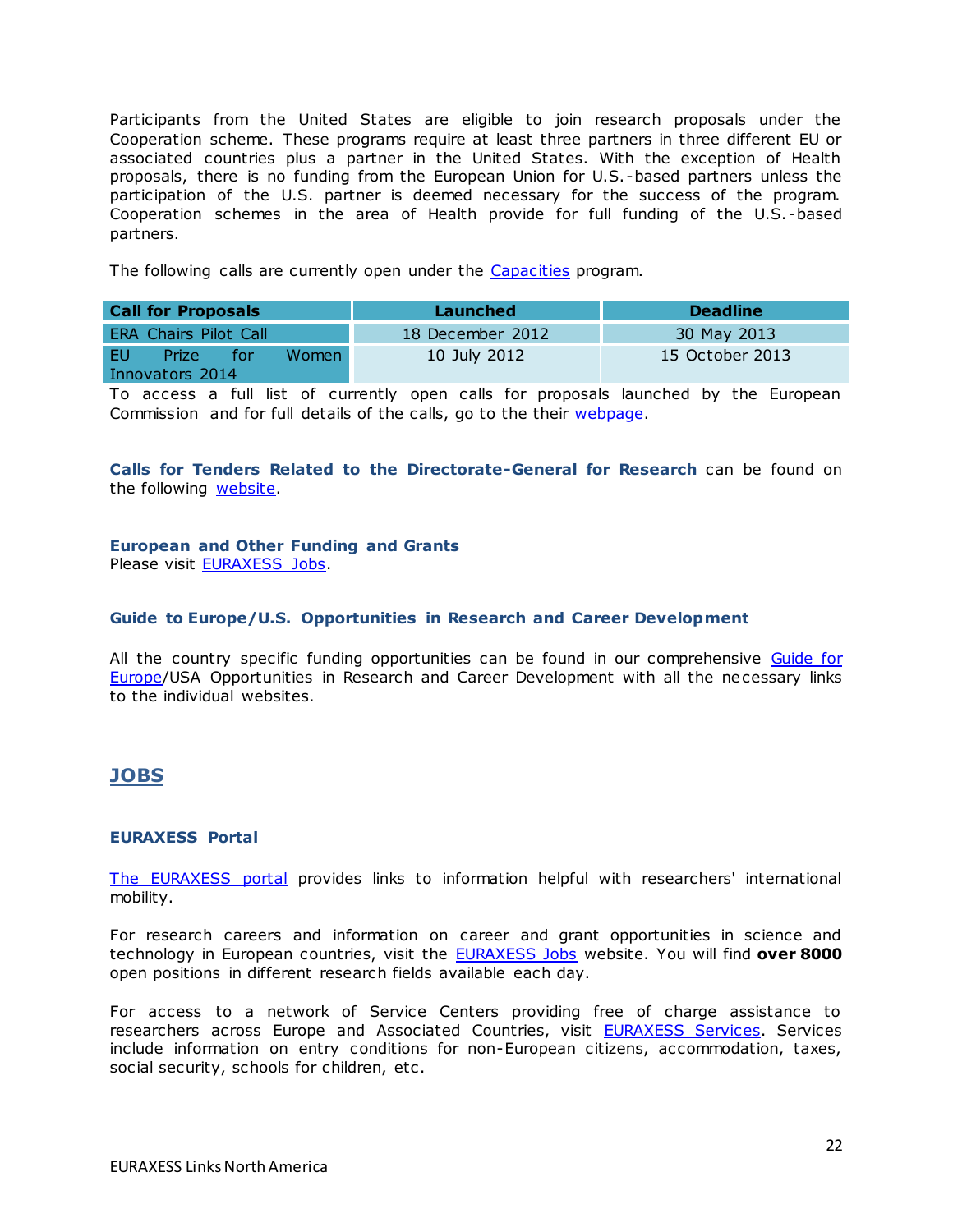For information about researchers' and employers' rights and obligations, visit **EURAXESS** [Rights.](http://ec.europa.eu/euraxess/index.cfm/rights/index) You will find out which research organisations signed the Charter and the Code and also more about the social security and pension regulations at the EU and member states' level.

For information about networks of European Researchers in the USA, India, China, Japan and ASEAN, visit [EURAXESS Links.](http://ec.europa.eu/euraxess/links/index_en.htm?CFID=11359184&CFTOKEN=f091c6e9d611fc5e-36385075-A3C1-573C-6964EDADAAF522B5&jsessionid=b102931478fb2f85c1d845717b67451a124eTR)

**[Online Jobs and Fellowships](http://ec.europa.eu/euraxess/links/usa/index_en.htm)** on the EURAXESS Links USA website.

As of January 2013 European but also non-European research organisations based in the US can publish research vacancies directly on the website. It is very easy and free of charge . Should you need any assistance, the EURAXESS Links USA team will be happy to help you.

# <span id="page-22-0"></span>**Other Research Career Sites**

The Chronicle of Higher Education Careers Service:<http://chronicle.com/jobs/> Find A Postdoc: http://www.findapostdoc.com/ Find Scholarships in Europe:<http://www.scholarshipportal.eu/> Find PhDs in Europe:<http://www.phdportal.eu/> Career.edu:<http://www.career.edu/index.php> Academic Jobs EU: [http://www.academic jobseu.com](http://www.academicjobseu.com/)  Euro Science Jobs:<http://www.eurosciencejobs.com/> The European Job Mobility Portal: [http://ec .europa.eu/eures/home.jsp?lang=en](http://ec.europa.eu/eures/home.jsp?lang=en)  European Personnel Selection Office (EPSO): [http://europa.eu/epso/index\\_en.htm](http://europa.eu/epso/index_en.htm)  European Personnel Selection Office (EPSO), Non-permanent Posts: http://europa.eu/epso/apply/today/temporary\_en.htm EMBO Excellence in Life Sciences: [EMBO](http://www.embo.org/) EuroBrussels: <http://www.eurobrussels.com/> Jobs at ITER: http://www.iter.org/jobs Nature.jobs: http://www.nature.com/naturejobs/index.html Jobs.ac.uk: www.jobs.ac.uk Research Jobs in the Netherlands: http://www.academictransfer.org/ [Research Jobs in Germany](http://www.research-in-germany.de/research-career-in-germany/jobs/29640/academics-com-i-frame.html) Scholarship Database of the German Academic Exchange Service (DAAD): <http://www.research-in-germany.de/44094/daad-funding-database.html> Max-Planck Job offers:<http://www.mpg.de/jobboard> Brainpower Austria: http://www.brainpower-austria.at/ Talent Scotland: [http://www.talentscotland.com](http://www.talentscotland.com/)  Elsevier Jobs:<http://www.recruitment.elsevier.com/register/default.aspx>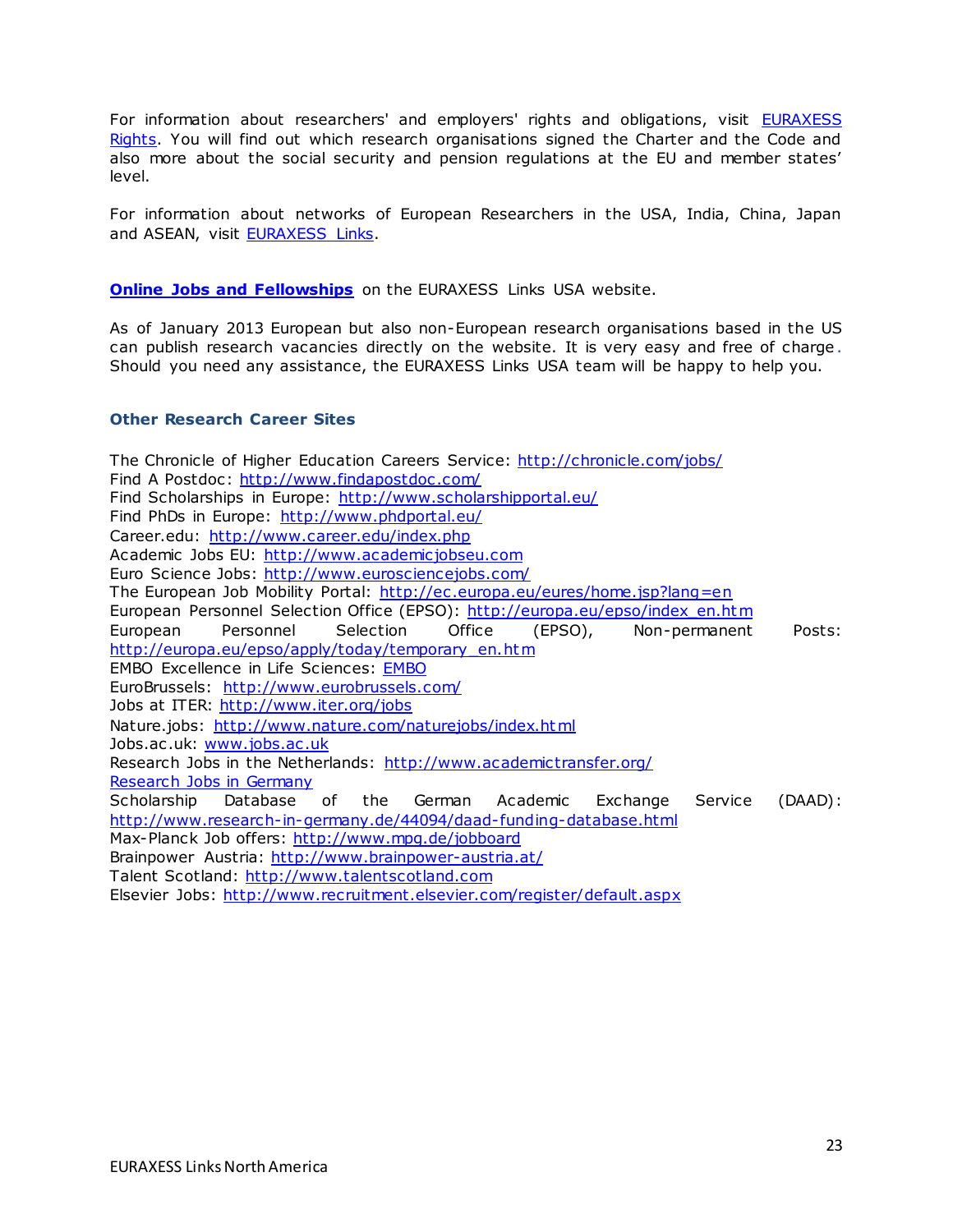# <span id="page-23-0"></span>**EVENTS**

# <span id="page-23-1"></span>**FORTHCOMING EVENTS**

# <span id="page-23-2"></span>**Europe**

| <b>Event</b>                                                                                                 | <b>When</b> | <b>Where</b>                  | <b>Organized by</b>                                                                          | <b>Link to</b><br>the event |
|--------------------------------------------------------------------------------------------------------------|-------------|-------------------------------|----------------------------------------------------------------------------------------------|-----------------------------|
| <b>Cleantech Forum</b><br>Europe 2013                                                                        | April 16-18 | Bilbao, Spain                 | Cleantech Group®                                                                             | Link                        |
| <b>ImagineNano 2013</b>                                                                                      | April 23-26 | Bilbao, Spain                 | Phantoms Foundation,<br>CIC nanoGUNE<br>Consolider, Donostia<br><b>International Physics</b> | Link                        |
| <b>Researchers</b><br><b>Careers</b><br>and<br><b>Mobility</b><br><b>Conference</b>                          | May 14-15   | Dublin, Ireland               | Irish Presidency of the<br>Council of EU                                                     | Link                        |
| <b>Future</b><br><b>Megacities</b><br>in Action                                                              | May 14-16   | Hamburg,<br>Germany           | Federal<br>German<br>Ministry<br>of Education<br>and Research                                | Link                        |
| <b>Biennial</b><br><b>Instruct</b><br><b>Structural</b><br><b>Biology</b><br><b>Meeting</b>                  | May 22-23   | Heidelberg,<br>Germany        | Integrating<br>Instruct<br>Biology                                                           | Link                        |
| Third EU-US-Japan<br><b>Trilateral</b><br><b>Conference</b><br>on<br><b>Critical Materials</b>               | May 29-30   | Brussels,<br>Belgium          | European Commission                                                                          | Link                        |
| $21^{st}$<br><b>European</b><br><b>Biomass</b><br><b>Conference</b><br>and<br><b>Exhibition</b>              | June 3-7    | Copenhagen,<br><b>Denmark</b> | Joint Research Centre,<br>European Commission                                                | Link                        |
| World<br><b>Research</b><br><b>Innovation</b><br>and<br><b>Congress</b>                                      | June 5-6    | Brussels,<br>Belgium          | Produced<br>in<br>association with COST                                                      | Link                        |
| <b>AEBIOM</b><br><b>European</b><br><b>Bioenergy</b><br><b>Conference 2013</b>                               | June 17-19  | Brussels,<br>Belgium          | European<br><b>Biomass</b><br>Association                                                    | Link                        |
| <b>EuroNanoForum</b><br>2013                                                                                 | June 18-20  | Dublin, Ireland               | Enterprise<br>Ireland,<br>Spinverse,<br>7FP,<br>European Commission                          | Link                        |
| <b>Matchmaking</b><br>event<br>at<br>the<br><b>EuroNanoForum</b>                                             | June 20     | Dublin, Ireland               | Enterprise<br>Europe<br>Network                                                              | Link                        |
| <b>ESOF 2014</b>                                                                                             | June 21-26  | Copenhagen,<br>Denmark        | Euroscience                                                                                  | Link                        |
| <b>International</b><br><b>Workshop</b><br>on<br><b>Organic</b><br><b>Matter</b><br><b>Spectroscopy 2013</b> | July 16-19  | La<br>Garde,<br>France        | Université<br>Sud<br>du<br>Toulon-Var<br>and<br>Aix-<br>Marseille Université                 | Link                        |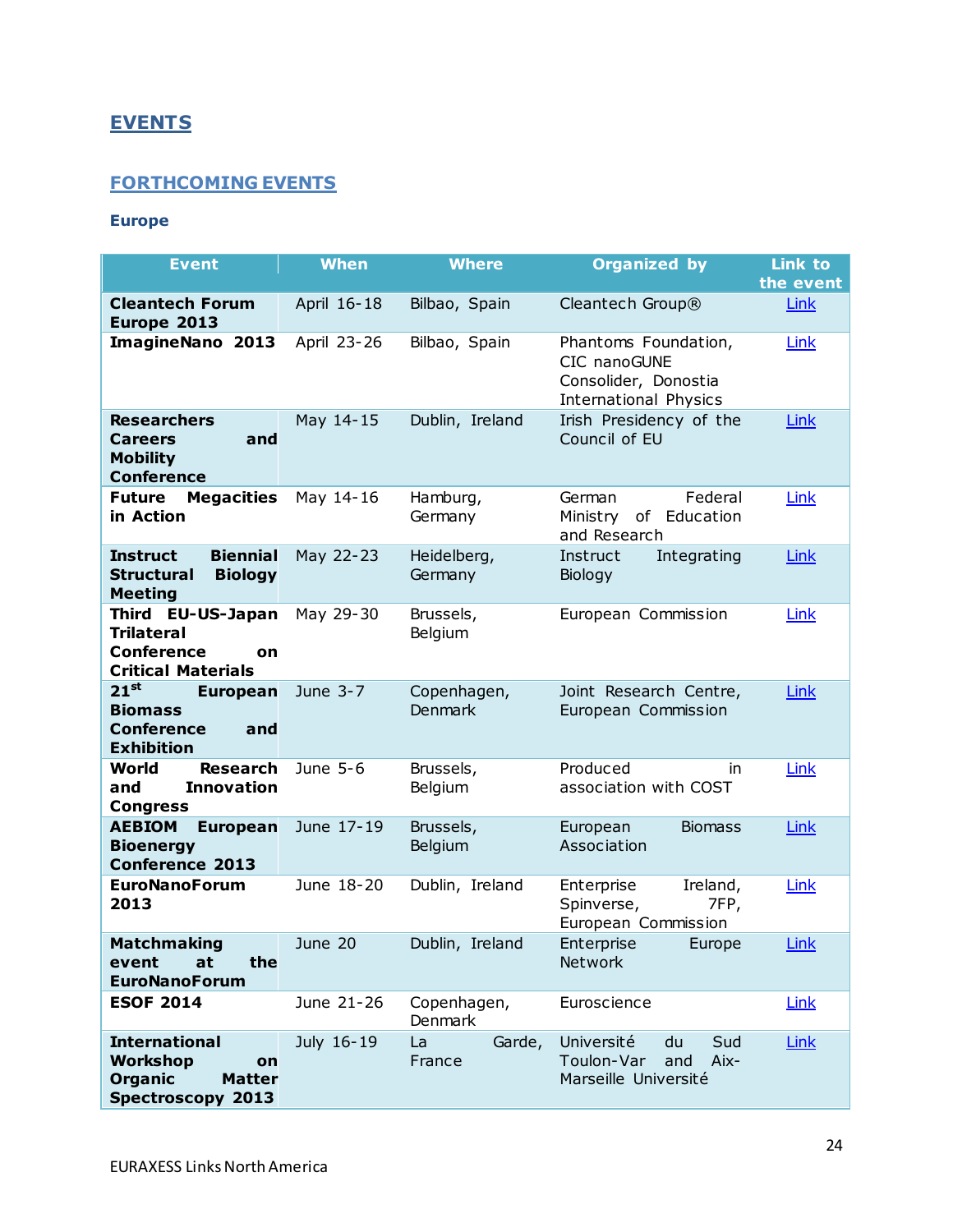# <span id="page-24-0"></span>**North America**

| <b>Event</b>                                                                                                                                | <b>When</b>      | <b>Where</b>                    | <b>Organized by</b>                                                           | Link to the<br>event |
|---------------------------------------------------------------------------------------------------------------------------------------------|------------------|---------------------------------|-------------------------------------------------------------------------------|----------------------|
| <b>International</b><br>5th<br><b>Conference</b><br>on<br><b>Computer</b><br><b>Engineering</b><br>and<br><b>Technology</b><br>(ICCET 2013) | April 13-14      | Vancouver,<br>Canada            | Science<br>and<br>Engineering Institute                                       | Link                 |
| 3rd World<br><b>Conference</b><br>on<br><b>Research</b><br><b>Integrity</b>                                                                 | May 5-8          | Montreal,<br>Canada             | National<br>Research<br>Council Canada                                        | Link                 |
| <b>World Conference</b><br>on Quality and<br>Improvement                                                                                    | May 6-8          | Indianapolis, IN,<br><b>USA</b> | American Society for<br>Quality-Energy and<br>Environmental<br>Division       | Link                 |
| 6th annual NIH<br>Career<br>Symposium                                                                                                       | May 14           | Washington, DC,<br><b>USA</b>   | National Institutes of<br>Health                                              | Link                 |
| <b>AAPG Annual</b><br><b>Convention and</b><br><b>Exhibition</b>                                                                            | May 19-22        | Pittsburgh, PA,<br><b>USA</b>   | American Association<br>of Petroleum<br>Geologists                            | Link                 |
| 113 <sup>th</sup> General<br><b>Meeting</b>                                                                                                 | May 18-21        | Denver, CO,<br><b>USA</b>       | American Society for<br>Microbiology                                          | Link                 |
| <b>ASCO Annual '13</b><br><b>Meeting</b>                                                                                                    | May 31-June<br>4 | Chicago, IL, USA                | American Society of<br>Clinical Oncology                                      | Link                 |
| 2013 Conference                                                                                                                             | June 6-9         | Lake Placid, NY,<br><b>USA</b>  | American Society of<br><b>Highway Engineers</b>                               | Link                 |
| ENDO 2013 - $95^{th}$<br><b>Annual meeting</b><br>and Expo                                                                                  | June 15-18       | San Francisco,<br>CA, USA       | The Endocrine<br>Society                                                      | Link                 |
| 2013 ANS Annual<br><b>Meeting</b>                                                                                                           | June 16-20       | Atlanta, GA,<br><b>USA</b>      | American Nuclear<br>Society                                                   | Link                 |
| Hydrogen + Fuel<br><b>Cells 2013</b>                                                                                                        | June 16-19       | Vancouver,<br>Canada            | Canadian Hydrogen<br>and Fuel Cell<br>Association,<br>Government of<br>Canada | Link                 |